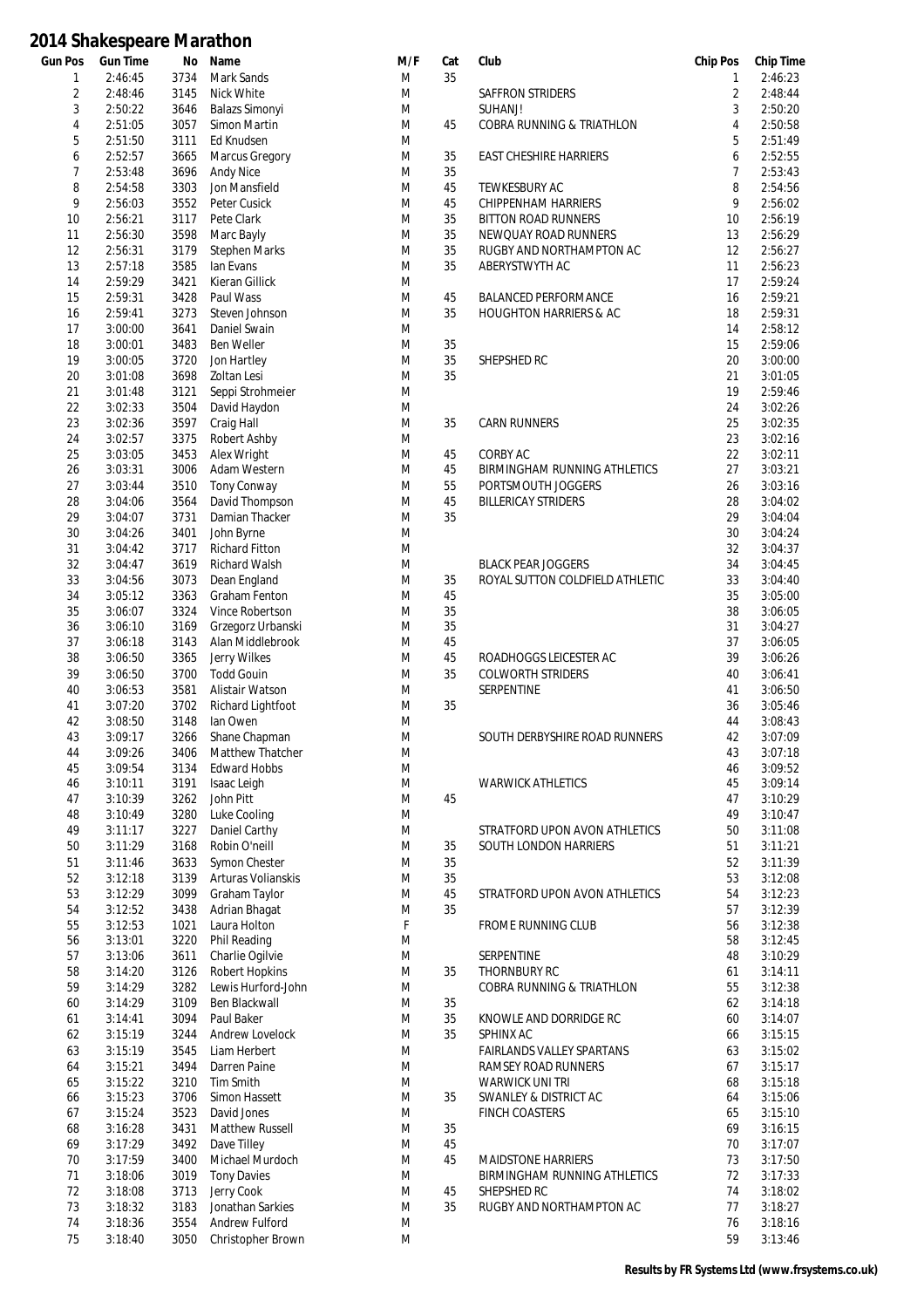| Gun Pos | <b>Gun Time</b> | No   | Name                     | M/F         | Cat | Club                                | <b>Chip Pos</b> | <b>Chip Time</b> |
|---------|-----------------|------|--------------------------|-------------|-----|-------------------------------------|-----------------|------------------|
| 76      | 3:18:44         | 3235 | Waleed Agabani           | M           | 35  |                                     | 75              | 3:18:12          |
| 77      | 3:19:05         | 3170 | Lee Smith                | M           | 35  |                                     | 80              | 3:18:59          |
| 78      | 3:19:10         | 3527 | Nigel Hadleigh           | M           | 35  |                                     | 79              | 3:18:52          |
| 79      | 3:19:11         | 3680 | <b>Neil Griffiths</b>    | M           | 35  |                                     | 78              | 3:18:45          |
| 80      | 3:19:18         | 3251 | <b>Richard Powell</b>    | M           |     |                                     | 71              | 3:17:21          |
|         | 3:19:23         | 3722 |                          | M           | 45  |                                     | 81              | 3:19:10          |
| 81      |                 |      | Robert Lloyd             |             |     |                                     |                 |                  |
| 82      | 3:19:32         | 3378 | Jason Thomas             | M           | 35  | <b>CYBI STRIDERS</b>                | 82              | 3:19:13          |
| 83      | 3:19:51         | 3184 | lan Kittle               | M           | 45  |                                     | 86              | 3:19:40          |
| 84      | 3:19:59         | 3495 | Andrew Brett             | M           |     | RAMSEY ROAD RUNNERS                 | 87              | 3:19:55          |
| 85      | 3:20:01         | 1145 | Naomi De Pennington      | F           | 35  |                                     | 88              | 3:19:59          |
| 86      | 3:21:02         | 3444 | <b>Richard Upward</b>    | M           | 45  |                                     | 85              | 3:19:35          |
| 87      | 3:21:05         | 3254 | Nick Haywood             | M           |     | VALE ROYAL AC 3013054               | 89              | 3:20:20          |
|         |                 |      |                          |             |     |                                     |                 |                  |
| 88      | 3:21:26         | 3513 | <b>Derek Powles</b>      | M           | 35  | PORTSMOUTH JOGGERS                  | 92              | 3:20:58          |
| 89      | 3:21:29         | 3452 | Paddy Loggin             | M           | 55  |                                     | 95              | 3:21:13          |
| 90      | 3:21:32         | 1073 | <b>Helen Tromans</b>     | $\mathsf F$ | 45  | <b>DUDLEY KINGSWINFORD</b>          | 90              | 3:20:31          |
| 91      | 3:21:34         | 3269 | Paul Chapman             | M           | 35  | SOUTH DERBYSHIRE ROAD RUNNERS       | 84              | 3:19:25          |
| 92      | 3:21:42         | 3535 | lan Mcmillan             | M           | 45  |                                     | 97              | 3:21:34          |
| 93      | 3:21:43         | 3643 | Steve Hammond            | M           | 55  |                                     | 98              | 3:21:39          |
| 94      | 3:21:57         | 3683 |                          | M           | 35  |                                     | 96              | 3:21:19          |
|         |                 |      | Matt Mancini             |             |     |                                     |                 |                  |
| 95      | 3:21:59         | 3699 | <b>Andrew Nelson</b>     | M           | 35  |                                     | 99              | 3:21:41          |
| 96      | 3:22:07         | 3045 | <b>Trevor Allport</b>    | M           | 55  | MIDLAND MASTERS AC                  | 83              | 3:19:20          |
| 97      | 3:22:21         | 3425 | David Matthew            | M           | 45  | <b>SERPENTINE</b>                   | 91              | 3:20:54          |
| 98      | 3:22:23         | 3137 | Simon Botten             | M           | 35  |                                     | 100             | 3:21:48          |
| 99      | 3:22:43         | 3586 | Keith Richards           | M           | 35  | ABERYSTWYTH AC                      | 94              | 3:21:10          |
|         | 3:23:27         | 3607 |                          | M           | 35  |                                     |                 | 3:22:17          |
| 100     |                 |      | <b>Richard Hewitt</b>    |             |     |                                     | 101             |                  |
| 101     | 3:23:42         | 1098 | <b>Ellie Bates</b>       | F           |     | CHILTERN HARRIERS                   | 103             | 3:22:47          |
| 102     | 3:23:51         | 3240 | Andrew Barratt           | M           |     |                                     | 106             | 3:23:44          |
| 103     | 3:24:00         | 3153 | Phil Adams               | M           | 45  | 100 KM ASSOCIATION                  | 104             | 3:23:06          |
| 104     | 3:24:02         | 3392 | Karl French              | M           | 35  |                                     | 105             | 3:23:11          |
| 105     | 3:24:25         | 3219 | James Bessey             | M           | 45  |                                     | 109             | 3:24:14          |
| 106     | 3:24:36         | 3283 | Robert Colman            | M           | 45  | STOURBRIDGE RUNNING CLUB            | 93              | 3:21:06          |
|         |                 |      |                          |             |     |                                     |                 |                  |
| 107     | 3:24:56         | 3685 | Maurice Hemingway        | M           | 55  | RIVERSIDE RUNNERS                   | 107             | 3:24:12          |
| 108     | 3:25:03         | 3133 | Peter Taylor             | M           |     |                                     | 102             | 3:22:19          |
| 109     | 3:25:03         | 3258 | Mick Spurr               | M           | 45  | <b>GRAVESEND ROAD RUNNERS</b>       | 113             | 3:24:52          |
| 110     | 3:25:30         | 3573 | lan Tidder               | M           | 45  | <b>WIMBLEDON WINDMILERS</b>         | 115             | 3:25:30          |
| 111     | 3:25:54         | 3030 | Nathan Warren            | M           |     | <b>BIRMINGHAM RUNNING ATHLETICS</b> | 117             | 3:25:45          |
| 112     | 3:26:24         | 3730 | Philip Scope             | M           | 35  | SINFIN RC                           | 120             | 3:26:13          |
| 113     | 3:26:24         | 3555 |                          | M           | 35  |                                     | 121             | 3:26:19          |
|         |                 |      | Marc Bennett             |             |     |                                     |                 |                  |
| 114     | 3:26:41         | 3079 | <b>Brett Taylor</b>      | M           | 35  |                                     | 108             | 3:24:13          |
| 115     | 3:26:50         | 3480 | Mark Guilfoy             | M           | 45  |                                     | 110             | 3:24:24          |
| 116     | 3:26:52         | 3571 | Mark Dinsdale            | M           | 35  |                                     | 123             | 3:26:50          |
| 117     | 3:27:26         | 3690 | Shaun Howie              | M           |     | <b>WESTBURY HARRIERS</b>            | 112             | 3:24:36          |
| 118     | 3:27:36         | 3332 | Mark Johns               | M           | 35  |                                     | 122             | 3:26:44          |
| 119     | 3:27:39         | 3243 | Scott Bannister          | M           |     |                                     | 129             | 3:27:23          |
|         | 3:27:53         |      | Steven Wooldridge        | M           | 45  | PORTSMOUTH JOGGERS                  |                 | 3:27:25          |
| 120     |                 | 3505 |                          |             |     |                                     | 130             |                  |
| 121     | 3:28:03         | 1033 | Rebecca White            | F           |     | <b>SAFFRON STRIDERS</b>             | 125             | 3:27:07          |
| 122     | 3:28:07         | 3517 | Andrew Duffy             | M           | 45  | PRESTON HARRIERS                    | 131             | 3:27:31          |
| 123     | 3:28:16         | 3372 | Kurt Read                | M           | 45  |                                     | 111             | 3:24:36          |
| 124     | 3:28:21         | 1178 | Libby Wechter            | F           |     |                                     | 134             | 3:28:02          |
| 125     | 3:28:22         | 3350 | Jonathan Strong          | M           |     | HINCKLEY RUNNING CLUB               | 116             | 3:25:40          |
| 126     | 3:28:35         | 3471 | Ed Cooper                | M           | 35  |                                     | 119             | 3:26:09          |
|         |                 |      | David Brett              |             |     |                                     |                 |                  |
| 127     | 3:28:39         | 3694 |                          | M           | 45  | BRIGHTON & HOVE CITY ATHLETIC       | 133             | 3:27:45          |
| 128     | 3:28:41         | 1223 | <b>Julie Dalzell</b>     | F           | 45  | <b>MMAC</b>                         | 136             | 3:28:17          |
| 129     | 3:28:44         | 1012 | Jane Bartholomew         | F           | 45  |                                     | 128             | 3:27:21          |
| 130     | 3:28:51         | 3497 | Jon Snell                | M           | 45  |                                     | 118             | 3:25:56          |
| 131     | 3:29:13         | 3628 | Steven Church            | M           | 35  |                                     | 127             | 3:27:20          |
| 132     | 3:29:26         | 3010 | Simeon Paine             | M           | 35  |                                     | 124             | 3:26:58          |
| 133     | 3:29:36         | 3043 | <b>Timothy Connal</b>    | M           |     |                                     | 140             | 3:28:41          |
|         |                 |      |                          |             |     |                                     |                 |                  |
| 134     | 3:29:50         | 1064 | <b>Helen Newbery</b>     | F           |     | <b>GRAVESEND ROAD RUNNERS</b>       | 144             | 3:29:17          |
| 135     | 3:29:59         | 3686 | <b>Ben Stocks</b>        | M           |     |                                     | 114             | 3:25:00          |
| 136     | 3:30:08         | 3237 | Sam Clark                | M           |     |                                     | 137             | 3:28:23          |
| 137     | 3:30:45         | 3257 | Gareth Jackson           | M           |     | <b>GRAVESEND ROAD RUNNERS</b>       | 152             | 3:30:12          |
| 138     | 3:30:45         | 3719 | <b>Phil Gatley</b>       | M           | 55  | RUGBY TRIATHLON CLUB                | 141             | 3:28:50          |
| 139     | 3:30:48         | 1093 | Jany Tsai                | F           | 35  | SERPENTINE                          | 148             | 3:29:43          |
| 140     | 3:30:55         | 3177 | Richard Hardy            | M           |     |                                     | 142             | 3:28:54          |
|         |                 |      |                          |             |     |                                     |                 |                  |
| 141     | 3:31:02         | 3723 | Neil Loader              | M           | 45  | <b>BEDFORD HARRIERS</b>             | 135             | 3:28:11          |
| 142     | 3:31:03         | 3577 | Marcel Garrad            | M           | 35  |                                     | 150             | 3:29:59          |
| 143     | 3:31:08         | 1045 | Susan Cox                | F           | 45  | SPA STRIDERS                        | 154             | 3:30:50          |
| 144     | 3:31:11         | 3204 | <b>Richard Maybey</b>    | M           | 35  |                                     | 147             | 3:29:23          |
| 145     | 3:31:15         | 3132 | Michael Day              | M           |     |                                     | 145             | 3:29:20          |
| 146     | 3:31:16         | 3182 | Brian Haycock            | M           | 55  |                                     | 153             | 3:30:39          |
| 147     | 3:31:31         | 1100 | Nikki Childs             | F           | 45  | <b>WYE VALLEY RUNNERS</b>           | 151             | 3:30:04          |
| 148     | 3:31:34         | 1104 | Bonita Robinson          | F           |     |                                     | 138             | 3:28:29          |
|         |                 |      |                          |             |     |                                     |                 |                  |
| 149     | 3:31:49         | 1200 | Tara Taylor              | F           | 45  | TUNBRIDGE WELLS HARRIERS            | 158             | 3:31:38          |
| 150     | 3:31:55         | 3708 | <b>Stuart Trevallion</b> | M           | 45  | <b>BEDFORD HARRIERS</b>             | 143             | 3:29:04          |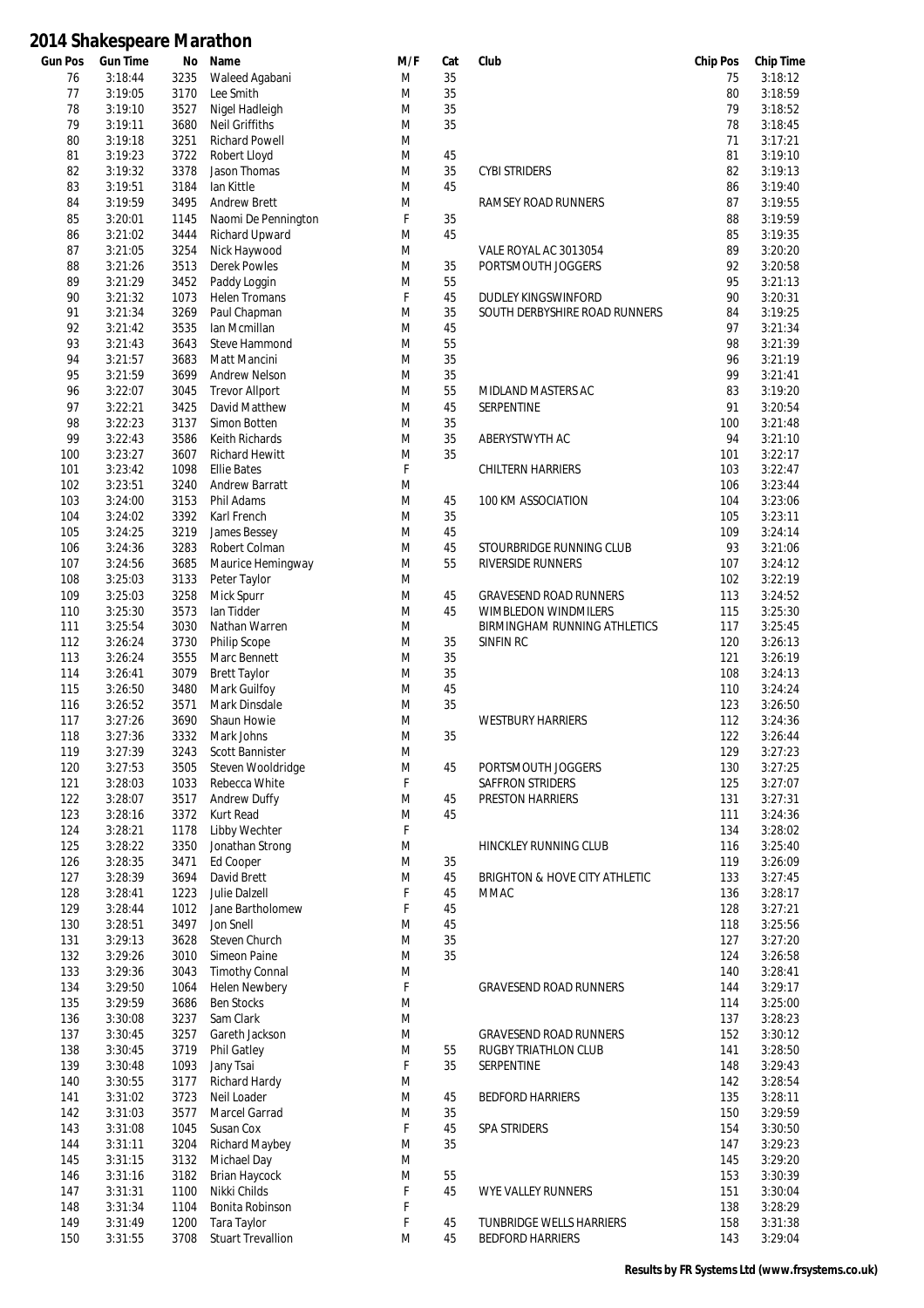| Gun Pos | <b>Gun Time</b> | No   | Name                        | M/F | Cat | Club                          | <b>Chip Pos</b> | <b>Chip Time</b> |
|---------|-----------------|------|-----------------------------|-----|-----|-------------------------------|-----------------|------------------|
| 151     | 3:31:56         | 3144 | <b>Russell Harling</b>      | M   | 45  |                               | 126             | 3:27:16          |
| 152     | 3:32:08         | 3727 | Gary Newham                 | M   | 35  | EREWASH VALLEY RC             | 156             | 3:31:14          |
| 153     | 3:32:19         | 3630 | Nick Comerford              | M   | 35  | DROITWICH AC                  | 132             | 3:27:42          |
| 154     | 3:32:24         | 3548 | Baptiste Leyendecker-Adenot | M   | 35  |                               | 160             | 3:31:55          |
| 155     | 3:32:34         | 3310 | Ross Greening               | M   | 45  | <b>CLC STRIDERS</b>           | 162             | 3:32:09          |
| 156     | 3:32:37         | 3128 | David Wintle                | M   | 45  | 100 MARATHON CLUB             | 149             | 3:29:49          |
| 157     | 3:32:38         | 3705 | <b>Kevin Chambers</b>       | M   | 45  |                               | 155             | 3:30:52          |
|         |                 |      |                             |     |     |                               |                 |                  |
| 158     | 3:32:56         | 1144 | Jill Hewitt-Gray            | F   | 35  |                               | 159             | 3:31:47          |
| 159     | 3:33:07         | 3312 | Jason Bliss                 | M   |     | <b>ALMOST ATHLETES</b>        | 139             | 3:28:37          |
| 160     | 3:33:32         | 3005 | Mark Carey                  | M   |     |                               | 168             | 3:33:07          |
| 161     | 3:34:23         | 3325 | Simon Smith                 | M   | 55  |                               | 171             | 3:33:48          |
| 162     | 3:35:01         | 3489 | Nigel Clark                 | M   | 45  | <b>EVESHAM VALE</b>           | 176             | 3:34:36          |
| 163     | 3:35:06         | 3015 | Piers Burford               | M   | 35  |                               | 163             | 3:32:30          |
| 164     | 3:35:10         | 3192 | <b>Trevor Symonds</b>       | M   | 35  | ROAD RUNNERS CLUB             | 170             | 3:33:42          |
| 165     | 3:35:11         | 3716 | Alan Farmer                 | M   | 45  |                               | 157             | 3:31:25          |
|         |                 |      |                             |     |     |                               |                 |                  |
| 166     | 3:35:15         | 3360 | lan Ilersic                 | M   | 35  |                               | 180             | 3:35:05          |
| 167     | 3:35:18         | 3604 | Darren Wood                 | M   | 35  |                               | 178             | 3:34:48          |
| 168     | 3:35:27         | 3710 | Jonny Bodicoat              | M   |     |                               | 161             | 3:31:58          |
| 169     | 3:35:59         | 1099 | Daneen Hughes               | F   |     | <b>WYE VALLEY RUNNERS</b>     | 184             | 3:35:56          |
| 170     | 3:36:05         | 3340 | <b>Bradley Brown</b>        | M   | 35  | <b>ILFORD A.C</b>             | 186             | 3:36:03          |
| 171     | 3:36:16         | 1078 | Fiona Greer                 | F   | 45  |                               | 165             | 3:32:54          |
| 172     | 3:36:18         | 3249 | <b>Steve Miller</b>         | M   | 35  |                               | 164             | 3:32:45          |
| 173     | 3:36:35         | 3575 | Robert Hewitt               | M   | 35  |                               | 179             | 3:35:01          |
| 174     |                 | 3207 |                             | M   |     |                               | 174             |                  |
|         | 3:36:42         |      | Dave Thomas                 |     |     |                               |                 | 3:34:06          |
| 175     | 3:36:45         | 3346 | Mark Mccarthy               | M   | 45  |                               | 190             | 3:36:35          |
| 176     | 3:36:45         | 1019 | Joanne Scott                | F   | 35  |                               | 183             | 3:35:28          |
| 177     | 3:36:50         | 3677 | Craig Wilson                | M   | 35  |                               | 166             | 3:32:57          |
| 178     | 3:36:56         | 3200 | <b>Oliver Brearley</b>      | M   | 35  |                               | 188             | 3:36:22          |
| 179     | 3:37:03         | 3601 | <b>Barnaby Daniel</b>       | M   |     |                               | 167             | 3:32:59          |
| 180     | 3:37:06         | 3253 | Simon Illingworth Mbe       | M   | 45  |                               | 177             | 3:34:42          |
| 181     | 3:37:10         | 3106 | <b>Philip Eaves</b>         | M   | 45  |                               | 187             | 3:36:18          |
| 182     | 3:37:30         | 3477 | Nick Coupe                  | M   | 35  |                               | 169             | 3:33:25          |
|         |                 |      |                             |     |     |                               |                 |                  |
| 183     | 3:37:33         | 3330 | Nic Jarvis                  | M   | 45  |                               | 194             | 3:36:52          |
| 184     | 3:37:53         | 3432 | Matt Cregan                 | M   | 35  |                               | 182             | 3:35:25          |
| 185     | 3:38:16         | 3732 | <b>Matthew Tonks</b>        | M   | 35  | <b>NUNEATON HARRIERS</b>      | 172             | 3:33:53          |
| 186     | 3:38:17         | 1063 | <b>Esther Mccullagh</b>     | F   | 35  | <b>BADGERS</b>                | 173             | 3:33:54          |
| 187     | 3:38:18         | 3653 | Lester Smith                | M   | 55  |                               | 202             | 3:38:13          |
| 188     | 3:38:23         | 1227 | <b>Helen Hawkes</b>         | F   |     | AMAZING FEET RC               | 193             | 3:36:51          |
| 189     | 3:38:30         | 3306 | Henry Buxton                | M   |     |                               | 192             | 3:36:50          |
| 190     | 3:39:03         | 3036 | Daniel Bishop               | M   | 35  |                               | 185             | 3:36:03          |
| 191     | 3:39:15         | 3320 | Stephen Berridge            | M   | 45  |                               | 191             | 3:36:36          |
|         |                 |      |                             |     |     |                               |                 |                  |
| 192     | 3:39:16         | 3403 | <b>Russell Rose</b>         | M   | 45  | <b>OLNEY RUNNERS</b>          | 175             | 3:34:07          |
| 193     | 3:39:16         | 1149 | Katy Young                  | F   |     |                               | 211             | 3:39:14          |
| 194     | 3:39:22         |      | 1213 Joanne Palmer          | F   | 35  | LICHFIELD RUNNING CLUB        | 189             | 3:36:26          |
| 195     | 3:39:23         | 3270 | Dale Whitfield              | M   |     |                               | 203             | 3:38:45          |
| 196     | 3:39:25         | 3185 | Stephen Colbourne           | M   | 55  | SPHINX AC                     | 200             | 3:38:02          |
| 197     | 3:39:25         | 3609 | Neil Stoneman               | M   | 35  |                               | 196             | 3:37:12          |
| 198     | 3:39:26         | 3136 | Benjamin Corrigan           | M   | 35  |                               | 206             | 3:38:53          |
| 199     | 3:39:31         | 3038 | <b>Richard Bond</b>         | M   | 35  |                               | 195             | 3:37:09          |
| 200     | 3:39:31         | 3008 | Paul Webster                | M   | 35  | SPARKHILL HARRIERS            | 199             | 3:37:56          |
|         |                 |      |                             |     |     |                               |                 |                  |
| 201     | 3:39:45         | 3655 | Salvatore Iuliano           | M   | 55  |                               | 208             | 3:38:56          |
| 202     | 3:40:18         | 1238 | Sunny Calitz-Patel          | F   | 45  |                               | 201             | 3:38:07          |
| 203     | 3:40:22         | 3465 | Rajiv Mannick               | M   |     |                               | 214             | 3:39:36          |
| 204     | 3:40:34         | 3026 | James Maxwell               | M   |     |                               | 204             | 3:38:46          |
| 205     | 3:40:39         | 1025 | <b>Suzy Yates</b>           | F   |     | ORPINGTON ROAD RUNNERS        | 210             | 3:39:10          |
| 206     | 3:40:39         | 3614 | Denys Baudry                | M   | 55  | <b>GARDEN CITY RUNNERS</b>    | 217             | 3:40:23          |
| 207     | 3:41:08         | 3091 | Kevin Boake                 | M   | 35  | KNOWLE AND DORRIDGE RC        | 213             | 3:39:33          |
| 208     | 3:41:23         | 3572 | Myooran Nathan              | M   | 35  |                               | 219             | 3:40:36          |
|         |                 | 3268 |                             |     | 35  |                               |                 |                  |
| 209     | 3:41:45         |      | Mark Coombes                | M   |     | SOUTH DERBYSHIRE ROAD RUNNERS | 215             | 3:39:39          |
| 210     | 3:41:50         | 1120 | Marianne Lee                | F   |     | <b>LEIGHTON FUN RUNNERS</b>   | 223             | 3:41:25          |
| 211     | 3:41:52         | 3178 | Davis Michael               | M   |     |                               | 218             | 3:40:31          |
| 212     | 3:42:15         | 3537 | <b>Nigel Evans</b>          | M   | 45  |                               | 197             | 3:37:26          |
| 213     | 3:42:21         | 1003 | Theresa Woolley             | F   | 45  | <b>CENTURIONS</b>             | 221             | 3:41:06          |
| 214     | 3:42:27         | 3516 | Shane Cliffe                | M   | 45  | RED ROSE ROAD RUNNERS         | 230             | 3:42:05          |
| 215     | 3:42:31         | 1035 | Loretta Daley               | F   | 45  | <b>LES CROUPIERS</b>          | 231             | 3:42:06          |
| 216     | 3:42:35         | 3013 | Adam Thompson               | M   | 35  |                               | 205             | 3:38:48          |
| 217     | 3:42:41         | 3052 | <b>Patrick Norris</b>       | M   | 45  |                               | 198             | 3:37:45          |
|         |                 |      |                             |     |     |                               |                 |                  |
| 218     | 3:42:42         | 3060 | Paul Thursfield             | M   |     |                               | 225             | 3:41:38          |
| 219     | 3:42:43         | 1154 | Kerrie Crowley              | F   | 35  |                               | 228             | 3:41:57          |
| 220     | 3:42:44         | 3361 | lan Thompson                | M   | 45  | <b>HUNCOTE HARRIERS</b>       | 224             | 3:41:37          |
| 221     | 3:42:49         | 1234 | Chew Tan                    | F   | 35  | NORTH DERBYSHIRE RUNNING CLUB | 207             | 3:38:53          |
| 222     | 3:42:51         | 1139 | Janet Richards              | F   | 45  | <b>LLISWERRY RUNNERS</b>      | 227             | 3:41:49          |
| 223     | 3:43:13         | 1039 | Alisoun Carey               | F   | 45  |                               | 235             | 3:42:33          |
| 224     | 3:43:33         | 3466 | Allen Ward                  | M   |     |                               | 212             | 3:39:15          |
| 225     | 3:43:36         | 1117 | Nicola Davies               | F   |     | <b>DESFORD STRIDERS</b>       | 239             | 3:43:06          |
|         |                 |      |                             |     |     |                               |                 |                  |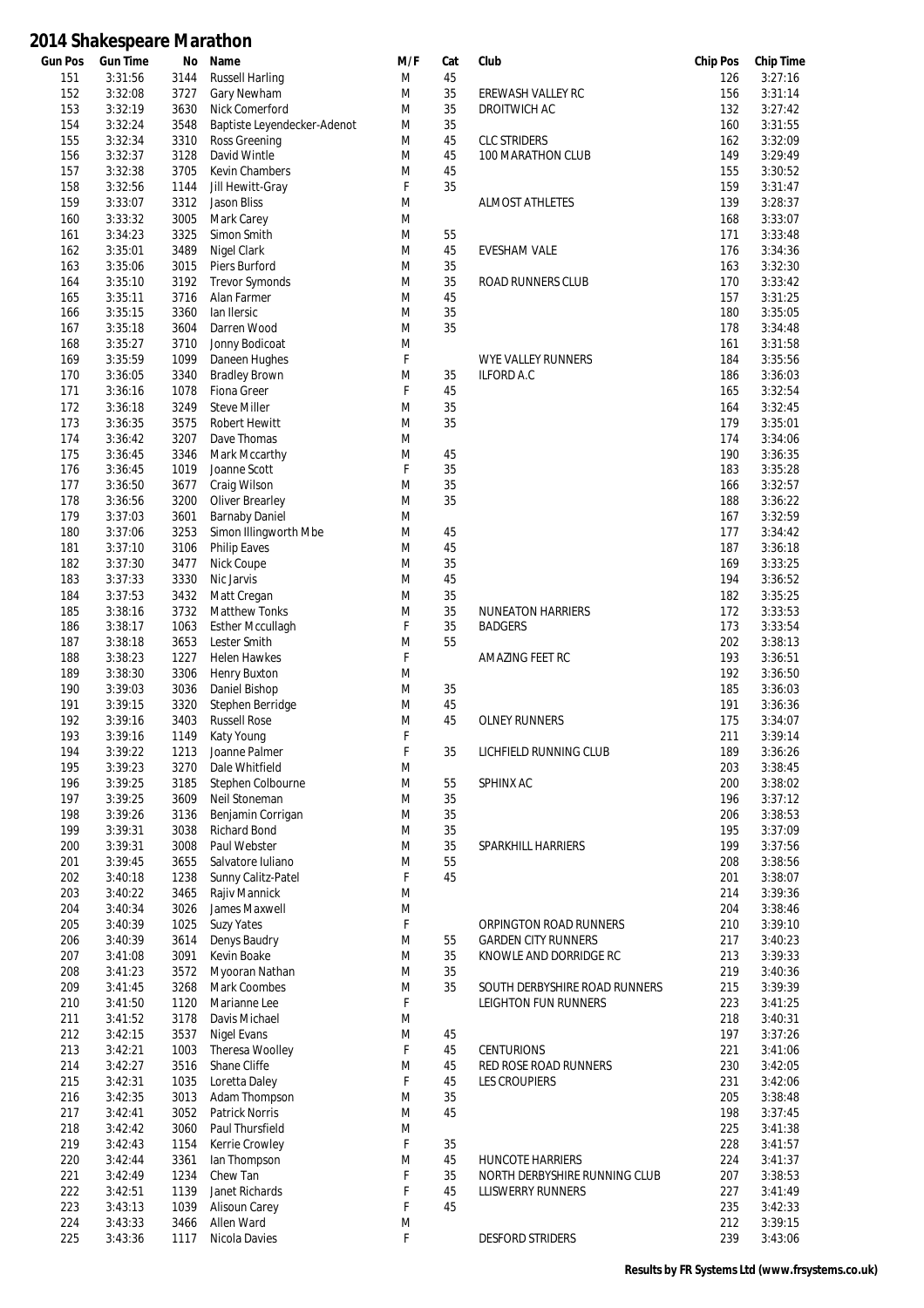| <b>Gun Pos</b> | <b>Gun Time</b> | No   | Name                       | M/F | Cat | Club                         | <b>Chip Pos</b> | <b>Chip Time</b> |
|----------------|-----------------|------|----------------------------|-----|-----|------------------------------|-----------------|------------------|
| 226            | 3:43:37         | 3181 | <b>Ben Jenkins</b>         | M   |     |                              | 238             | 3:42:56          |
| 227            | 3:43:57         | 3650 | Tom Toivonen               | M   | 45  |                              | 242             | 3:43:30          |
| 228            | 3:43:59         | 3460 | <b>Michael Williams</b>    | M   | 55  |                              | 146             | 3:29:21          |
| 229            | 3:44:05         | 1199 | Elizabeth Laughton         | F   |     |                              | 226             | 3:41:44          |
| 230            | 3:44:08         | 3089 | <b>Brian Mills</b>         | M   | 45  |                              | 216             | 3:39:49          |
| 231            | 3:44:09         | 3417 | Dean Sartin                | M   | 35  |                              | 209             | 3:38:59          |
| 232            | 3:44:15         | 3476 | Lennard Lee                | M   |     |                              | 243             | 3:43:38          |
| 233            | 3:44:31         | 3559 | <b>Filipe Piedade</b>      | M   |     |                              | 244             | 3:43:41          |
| 234            | 3:44:42         | 3629 | Adam Wyatt                 | M   |     |                              | 220             | 3:40:56          |
| 235            | 3:44:45         | 3412 | Paul Barton                | M   | 35  | AMPTHILL AND FLITWICK FLYERS | 234             | 3:42:23          |
| 236            | 3:44:46         | 1077 | Kerry Venn                 | F   | 35  |                              | 240             | 3:43:09          |
| 237            | 3:44:54         | 3728 | Andrew Newman              | M   | 35  |                              | 241             | 3:43:25          |
| 238            | 3:45:04         | 3724 | John Lubas                 | M   | 55  |                              | 246             | 3:44:20          |
| 239            | 3:45:08         | 3735 |                            | M   | 45  |                              | 248             | 3:44:40          |
|                |                 | 3321 | Mikio Keppo                | M   | 35  |                              | 237             | 3:42:36          |
| 240            | 3:45:15         |      | Darren Pooler              |     |     |                              |                 |                  |
| 241            | 3:45:19         | 3596 | Kevin King                 | M   | 45  | <b>HAYLE RUNNERS</b>         | 253             | 3:45:07          |
| 242            | 3:45:40         | 3087 | Paul Walmsley              | M   | 45  |                              | 222             | 3:41:21          |
| 243            | 3:45:44         | 3297 | John Wakefield             | M   | 45  |                              | 254             | 3:45:08          |
| 244            | 3:45:49         | 3327 | Paul Gale                  | M   | 45  |                              | 252             | 3:45:06          |
| 245            | 3:45:53         | 3623 | Neil Devereux              | M   | 35  | <b>BLACK PEAR JOGGERS</b>    | 233             | 3:42:17          |
| 246            | 3:46:07         | 3642 | <b>Neil Williams</b>       | M   |     |                              | 229             | 3:42:02          |
| 247            | 3:46:15         | 3615 | Anthony Fox                | M   |     |                              | 247             | 3:44:28          |
| 248            | 3:46:15         | 3469 | Stephen Mowatt             | M   | 35  |                              | 257             | 3:45:23          |
| 249            | 3:46:25         | 3172 | <b>Justin Mullis</b>       | M   | 35  |                              | 256             | 3:45:17          |
| 250            | 3:46:39         | 1194 | <b>Jill Keates</b>         | F   |     |                              | 236             | 3:42:34          |
| 251            | 3:46:50         | 3399 | Steve May                  | M   | 45  |                              | 262             | 3:46:30          |
| 252            | 3:46:52         | 3278 | lan Woodhouse              | M   | 35  |                              | 245             | 3:44:01          |
| 253            | 3:46:52         | 3580 | Paul Belson                | M   |     |                              | 260             | 3:45:53          |
| 254            | 3:46:54         | 1097 | Vicki Bennett              | F   | 35  |                              | 259             | 3:45:44          |
| 255            | 3:46:56         | 3063 | Warren D'rozario           | M   | 55  | SANDWELL VALLEY RC           | 232             | 3:42:12          |
| 256            | 3:47:06         | 3608 | <b>Robert Martin</b>       | M   |     |                              | 258             | 3:45:38          |
| 257            | 3:47:16         | 3097 | Craig Perrie               | M   | 35  |                              | 250             | 3:44:47          |
| 258            | 3:47:47         | 1235 | <b>Courtney Thornberry</b> | F   |     |                              | 255             | 3:45:12          |
| 259            | 3:48:15         | 3049 | <b>Richard Banks</b>       | M   | 35  | <b>EVESHAM VALE</b>          | 268             | 3:47:11          |
| 260            | 3:48:26         | 3090 | Peter Little               | M   | 65  | 100 MARATHON CLUB            | 261             | 3:46:03          |
| 261            | 3:48:26         | 3028 | <b>Ben Close</b>           | M   |     |                              | 265             | 3:46:44          |
| 262            | 3:48:43         | 3085 | <b>Andrew Roberts</b>      | M   | 35  |                              | 276             | 3:48:31          |
|                |                 |      |                            |     |     |                              |                 |                  |
| 263            | 3:48:51         | 3448 | Kevin Burgoyne             | M   | 35  |                              | 251             | 3:45:05          |
| 264            | 3:48:56         | 3001 | <b>Michael Winders</b>     | M   | 45  |                              | 274             | 3:48:20          |
| 265            | 3:48:56         | 3209 | <b>Trevor Jones</b>        | M   | 45  |                              | 272             | 3:48:12          |
| 266            | 3:48:56         | 3256 | Lee Geist                  | M   | 35  | <b>RAZZERS RUNNERS</b>       | 264             | 3:46:44          |
| 267            | 3:49:04         | 3547 | <b>Steve Glossop</b>       | M   | 35  |                              | 275             | 3:48:24          |
| 268            | 3:49:16         | 3658 | <b>Mikael Siring</b>       | M   | 45  |                              | 277             | 3:48:33          |
| 269            | 3:49:26         | 3031 | lan Mackenzie              | M   | 35  |                              | 286             | 3:49:26          |
| 270            | 3:49:28         | 3663 | <b>Ben Scott</b>           | M   |     | ST ALBANS STRIDERS           | 249             | 3:44:43          |
| 271            | 3:49:40         | 3328 | Simon Mccudden             | M   | 45  | <b>RIPON RUNNERS</b>         | 287             | 3:49:27          |
| 272            | 3:49:43         | 3387 | Paul Dixon                 | M   | 45  | ST THERESAS AC               | 266             | 3:46:55          |
| 273            | 3:49:48         | 3458 | lan Thompson               | M   | 45  |                              | 181             | 3:35:09          |
| 274            | 3:49:49         | 1001 | Samantha Long              | F   | 35  |                              | 263             | 3:46:34          |
| 275            | 3:49:57         | 3385 | Garry Cochrane             | M   | 35  | <b>UKNETRUNNERS</b>          | 278             | 3:48:46          |
| 276            | 3:50:26         | 3612 | Kenneth Berry              | M   | 45  | <b>WATFORD JOGGERS</b>       | 292             | 3:50:04          |
| 277            | 3:50:34         | 3377 | Carwyn Williams            | M   |     | <b>CYBI STRIDERS</b>         | 281             | 3:49:12          |
| 278            | 3:50:52         | 3319 | David Rees                 | M   | 45  |                              | 285             | 3:49:20          |
| 279            | 3:51:02         | 3437 | Steven Thacker             | M   | 45  | ROPSLEY ROAD RUNNERS         | 293             | 3:50:04          |
| 280            | 3:51:02         | 3520 | Alex Whearity              | M   |     | READING                      | 291             | 3:49:53          |
| 281            | 3:51:03         | 3149 | Alan Mann                  | M   | 55  | <b>LES CROUPIERS</b>         | 296             | 3:50:37          |
| 282            | 3:51:07         | 3086 | <b>Clive Dickens</b>       | M   | 45  |                              | 267             | 3:46:58          |
| 283            | 3:51:09         | 3123 | <b>Chris Dawes</b>         | M   | 35  |                              | 284             | 3:49:19          |
| 284            | 3:51:14         | 3423 | Simeon John                | M   |     | HEATHSIDE RUNNING CLUB       | 298             | 3:50:40          |
| 285            | 3:51:20         | 3590 | Richard Langton            | M   | 45  |                              | 288             | 3:49:37          |
| 286            | 3:51:36         | 3349 | Ed Briggs                  | M   | 45  | HINCKLEY RUNNING CLUB        | 290             | 3:49:47          |
| 287            | 3:51:38         | 3296 | <b>Martin Reynolds</b>     | M   |     |                              | 289             | 3:49:42          |
| 288            | 3:51:41         | 1037 | Rosemary Close             | F   | 45  | 100 MARATHON CLUB            | 269             | 3:47:23          |
| 289            | 3:51:41         | 3130 | <b>Matt Menzies</b>        | M   |     |                              | 280             | 3:49:08          |
| 290            | 3:51:54         | 3082 | Andrew Bartholomew         | M   | 45  |                              | 271             | 3:48:10          |
|                |                 |      |                            |     |     |                              | 270             |                  |
| 291            | 3:51:55         | 3241 | <b>Matthew Duffy</b>       | M   |     |                              |                 | 3:48:04          |
| 292            | 3:51:59         | 3402 | lan Speake                 | M   | 35  |                              | 303             | 3:51:20          |
| 293            | 3:51:59         | 3622 | <b>Glenn Haines</b>        | M   |     |                              | 273             | 3:48:14          |
| 294            | 3:52:08         | 3521 | Nick Clark                 | M   | 45  | READING JOGGERS              | 300             | 3:50:59          |
| 295            | 3:52:33         | 3277 | Douglas Wardlaw            | M   | 35  |                              | 279             | 3:48:57          |
| 296            | 3:52:48         | 3022 | Jason Smith                | M   | 35  |                              | 305             | 3:51:51          |
| 297            | 3:53:01         | 3539 | <b>Martin Molin</b>        | M   | 45  |                              | 302             | 3:51:16          |
| 298            | 3:53:05         | 3474 | Adam Wallace               | M   |     | CHERWELL RUNNERS AND JOGGERS | 297             | 3:50:39          |
| 299            | 3:53:06         | 3158 | Simon Duffy                | M   | 35  |                              | 283             | 3:49:14          |
| 300            | 3:53:09         | 1008 | Hannah Butts               | F   |     |                              | 282             | 3:49:12          |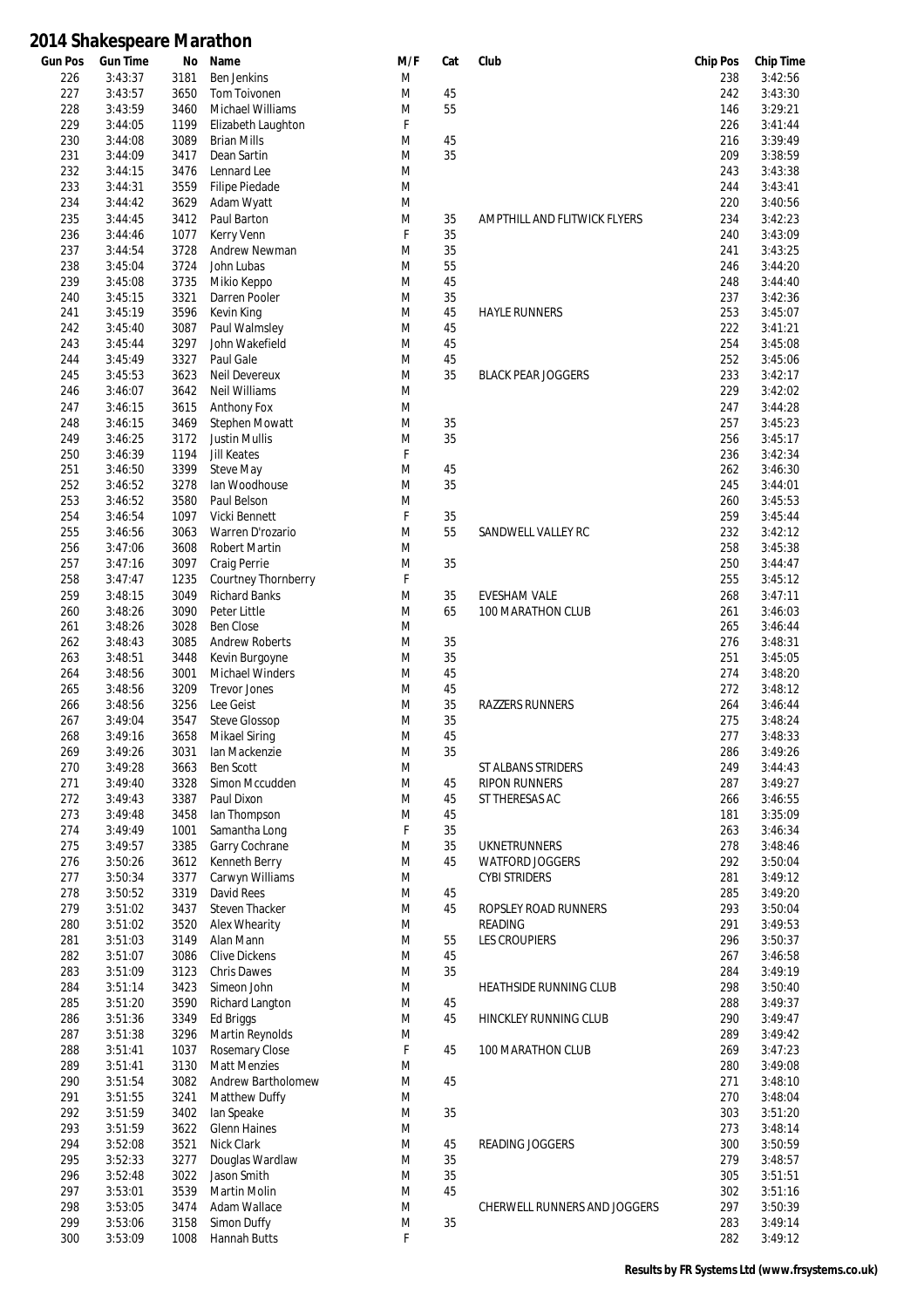| Gun Pos | <b>Gun Time</b> | No   | Name                    | M/F | Cat | Club                            | <b>Chip Pos</b> | <b>Chip Time</b> |
|---------|-----------------|------|-------------------------|-----|-----|---------------------------------|-----------------|------------------|
| 301     | 3:53:39         | 3379 | Paul Watson             | M   |     |                                 | 294             | 3:50:18          |
| 302     | 3:53:40         | 3381 | Martin Macgregor        | M   | 35  |                                 | 295             | 3:50:20          |
| 303     | 3:53:49         | 3475 | Chris Turnbull          | M   |     |                                 | 311             | 3:53:11          |
| 304     | 3:53:49         | 3532 | <b>Steven Hides</b>     | M   | 45  |                                 | 308             | 3:52:55          |
| 305     | 3:53:50         | 3651 | <b>Thomas Stenius</b>   | M   | 35  |                                 | 313             | 3:53:23          |
|         | 3:54:00         | 3594 |                         | M   | 45  |                                 | 301             | 3:51:16          |
| 306     |                 |      | Simon Allford           |     |     | <b>TUNBRIDGE WELLS HARRIERS</b> |                 |                  |
| 307     | 3:54:02         | 3533 | Mat Evans               | M   | 35  |                                 | 314             | 3:53:35          |
| 308     | 3:54:09         | 1135 | <b>Wendy Parker</b>     | F   | 45  | NORTHAMPTON ROAD RUNNERS        | 307             | 3:52:45          |
| 309     | 3:54:20         | 3171 | Luke Styles             | M   |     |                                 | 304             | 3:51:30          |
| 310     | 3:54:21         | 3662 | Ping Sun Chan           | M   | 55  |                                 | 309             | 3:52:56          |
| 311     | 3:54:39         | 3140 | Michael Murphy          | M   | 45  |                                 | 317             | 3:53:59          |
| 312     | 3:54:47         | 3461 | Ashley Walden           | M   | 45  |                                 | 299             | 3:50:54          |
|         | 3:55:12         |      |                         |     |     |                                 |                 |                  |
| 313     |                 | 3113 | <b>Michael Neal</b>     | M   | 45  | LITTLEDOWN HARRIERS             | 323             | 3:54:17          |
| 314     | 3:55:34         | 1023 | Nicola Cotton           | F   | 35  | ORPINGTON ROAD RUNNERS          | 319             | 3:54:05          |
| 315     | 3:55:34         | 3450 | Daniel Watson           | M   | 35  |                                 | 320             | 3:54:05          |
| 316     | 3:55:48         | 3519 | <b>Trevor Smith</b>     | M   | 45  |                                 | 335             | 3:55:22          |
| 317     | 3:55:49         | 3224 | Phillip Groom           | M   | 45  | STRATFORD UPON AVON ATHLETICS   | 325             | 3:54:23          |
| 318     | 3:55:51         | 3415 | Mark Lewis              | M   | 45  |                                 | 337             | 3:55:35          |
| 319     | 3:56:04         | 3511 | <b>Russell Tullett</b>  | M   | 45  | PORTSMOUTH JOGGERS              | 330             | 3:55:10          |
|         |                 |      |                         |     |     |                                 |                 |                  |
| 320     | 3:56:04         | 3135 | David Belfourd          | M   |     |                                 | 321             | 3:54:06          |
| 321     | 3:56:05         | 3424 | Jonathan Ward           | M   | 45  |                                 | 310             | 3:53:05          |
| 322     | 3:56:12         | 1042 | <b>Tracy Avill</b>      | F   | 35  | SPHINX AC                       | 306             | 3:52:42          |
| 323     | 3:56:16         | 3326 | lan Stanford            | M   | 35  |                                 | 334             | 3:55:18          |
| 324     | 3:56:18         | 1126 | Michele Moran           | F   | 45  | NORTH EAST VETERANS AC          | 336             | 3:55:31          |
| 325     | 3:56:23         | 3229 | Roger Ganner            | M   | 45  |                                 | 312             | 3:53:13          |
|         |                 |      |                         |     |     |                                 |                 |                  |
| 326     | 3:57:04         | 1081 | Gemma Moss              | F   |     | <b>ALMOST ATHLETES</b>          | 318             | 3:54:02          |
| 327     | 3:57:07         | 3627 | <b>Drew Stanley</b>     | M   | 45  |                                 | 341             | 3:56:33          |
| 328     | 3:57:18         | 3039 | Tony Jeffs              | M   | 45  | MIDLAND MASTERS AC              | 326             | 3:54:26          |
| 329     | 3:57:26         | 3502 | Anthony Hancock         | M   | 55  | TONE ZONE RUNNERS               | 346             | 3:56:53          |
| 330     | 3:57:27         | 3206 | <b>Kevin Sherry</b>     | M   | 35  |                                 | 348             | 3:57:10          |
| 331     | 3:57:30         | 3317 | David Turnbull          | M   | 55  | <b>BOURTON ROADRUNNERS</b>      | 345             | 3:56:53          |
|         |                 |      |                         |     |     |                                 |                 |                  |
| 332     | 3:57:33         | 3634 | Jon Dufty               | M   | 35  | LICHFIELD RUNNING CLUB          | 327             | 3:54:37          |
| 333     | 3:57:39         | 3154 | Rory Coleman            | M   | 45  | <b>LES CROUPIERS</b>            | 316             | 3:53:58          |
| 334     | 3:57:43         | 1148 | Louise Cooper           | F   | 35  |                                 | 333             | 3:55:17          |
| 335     | 3:57:48         | 1202 | Maria Williams          | F   | 45  | <b>HAYLE RUNNERS</b>            | 353             | 3:57:36          |
| 336     | 3:57:53         | 3263 | Richard Pearce          | M   |     |                                 | 338             | 3:56:13          |
| 337     | 3:58:02         | 3044 | Gary Payne              | M   | 45  |                                 | 315             | 3:53:35          |
| 338     | 3:58:02         | 1082 | Susan Young             | F   | 35  |                                 | 343             | 3:56:47          |
|         |                 |      |                         |     |     |                                 |                 |                  |
| 339     | 3:58:09         | 3668 | Paul Taylor             | M   |     |                                 | 352             | 3:57:28          |
| 340     | 3:58:10         | 3409 | <b>Russell Dobbs</b>    | M   | 35  | <b>ISLWYN RUNNING CLUB</b>      | 356             | 3:57:56          |
| 341     | 3:58:22         | 1212 | Claire Matelet-Allberry | F   | 35  |                                 | 339             | 3:56:19          |
| 342     | 3:58:28         | 3369 | <b>Tom Aspinall</b>     | M   |     |                                 | 357             | 3:58:15          |
| 343     | 3:58:31         | 3265 | <b>Keith Cousins</b>    | M   | 35  |                                 | 363             | 3:58:25          |
| 344     | 3:58:42         | 1233 | Helen Schofield         | F   | 35  | STAMFORD STRIDERS               | 322             | 3:54:10          |
| 345     | 3:58:44         | 1237 | Louise Beasley          | F   |     | <b>BRAT</b>                     | 354             | 3:57:40          |
|         |                 |      |                         |     |     |                                 |                 |                  |
| 346     | 3:58:46         | 1074 | Joan Clarke             | F   | 55  | STOURBRIDGE RUNNING CLUB        | 358             | 3:58:17          |
| 347     | 3:59:01         | 3080 | lan Stokes              | M   | 45  | SANDWELL VALLEY RC              | 324             | 3:54:22          |
| 348     | 3:59:07         | 3187 | Neil Turner             | M   | 35  |                                 | 347             | 3:56:56          |
| 349     | 3:59:29         | 3110 | Mark Pike               | M   | 35  |                                 | 349             | 3:57:12          |
| 350     | 3:59:29         | 3081 | Paul Richards           | M   | 45  | SANDWELL VALLEY RC              | 329             | 3:54:54          |
| 351     | 3:59:29         | 3389 | Michael Grehan          | M   | 45  | DUNSTABLE ROAD RUNNERS          | 340             | 3:56:19          |
| 352     | 3:59:32         | 1034 | Susan Holmes            | F   | 55  |                                 | 364             | 3:58:29          |
|         |                 |      |                         |     |     |                                 |                 |                  |
| 353     | 3:59:35         | 1089 | Natalie Greening        | F   | 45  | <b>ALMOST ATHLETES</b>          | 355             | 3:57:52          |
| 354     | 3:59:37         | 1047 | Mel Knight              | F   |     |                                 | 367             | 3:58:48          |
| 355     | 3:59:40         | 1075 | Jennifer Rankin         | F   |     |                                 | 344             | 3:56:48          |
| 356     | 3:59:46         | 1134 | Vicky Johashen          | F   | 35  | <b>OLNEY RUNNERS</b>            | 328             | 3:54:46          |
| 357     | 3:59:48         | 1125 | <b>Bethan Charnley</b>  | F   |     |                                 | 331             | 3:55:15          |
| 358     | 3:59:52         | 3242 | <b>Tony Bowe</b>        | M   | 45  | NORTHBROOK AC                   | 372             | 3:59:35          |
| 359     | 3:59:55         | 3239 | Jason Wakelam           | M   | 35  |                                 | 361             | 3:58:23          |
|         |                 |      |                         |     |     |                                 |                 |                  |
| 360     | 3:59:55         | 3250 | lan Baynes              | M   | 35  |                                 | 365             | 3:58:38          |
| 361     | 3:59:57         | 3479 | <b>Richard Palmer</b>   | M   | 45  |                                 | 359             | 3:58:18          |
| 362     | 4:00:13         | 3725 | David Manson            | M   | 45  |                                 | 351             | 3:57:19          |
| 363     | 4:00:16         | 3457 | Alan Mordue             | M   | 35  | <b>OLNEY RUNNERS</b>            | 332             | 3:55:16          |
| 364     | 4:00:27         | 3367 | Drew Simpson            | M   |     | ROADHOGGS LEICESTER AC          | 342             | 3:56:41          |
| 365     | 4:00:38         | 1006 | Rachael Skinner         | F   | 35  |                                 | 375             | 3:59:51          |
| 366     | 4:00:53         | 1049 | Sarah Owen              | F   |     | WEST SUFFOLK WHEELERS           | 383             | 4:00:23          |
|         |                 |      |                         |     |     |                                 |                 |                  |
| 367     | 4:01:00         | 3208 | lan Taylor              | M   | 35  |                                 | 362             | 3:58:23          |
| 368     | 4:01:23         | 3442 | <b>Robert Gilbert</b>   | M   | 55  |                                 | 350             | 3:57:16          |
| 369     | 4:01:24         | 3660 | <b>Thomas Matthews</b>  | M   | 45  |                                 | 369             | 3:59:16          |
| 370     | 4:01:25         | 1203 | Dawn Scallan            | F   | 35  | <b>CARN RUNNERS</b>             | 385             | 4:01:13          |
| 371     | 4:01:33         | 3195 | <b>Rich Lucas</b>       | M   |     |                                 | 366             | 3:58:47          |
| 372     | 4:01:41         | 1083 | Laura Gush              | F   |     |                                 | 368             | 3:58:57          |
| 373     | 4:01:55         | 3613 | <b>Timothy Cory</b>     | M   | 45  | <b>WATFORD HARRIERS</b>         | 371             | 3:59:27          |
|         |                 |      |                         |     |     |                                 |                 |                  |
| 374     | 4:01:57         | 1169 | Joanne Smith            | F   |     |                                 | 388             | 4:01:29          |
| 375     | 4:02:23         | 3602 | <b>Tim Seyfert</b>      | M   | 35  |                                 | 360             | 3:58:19          |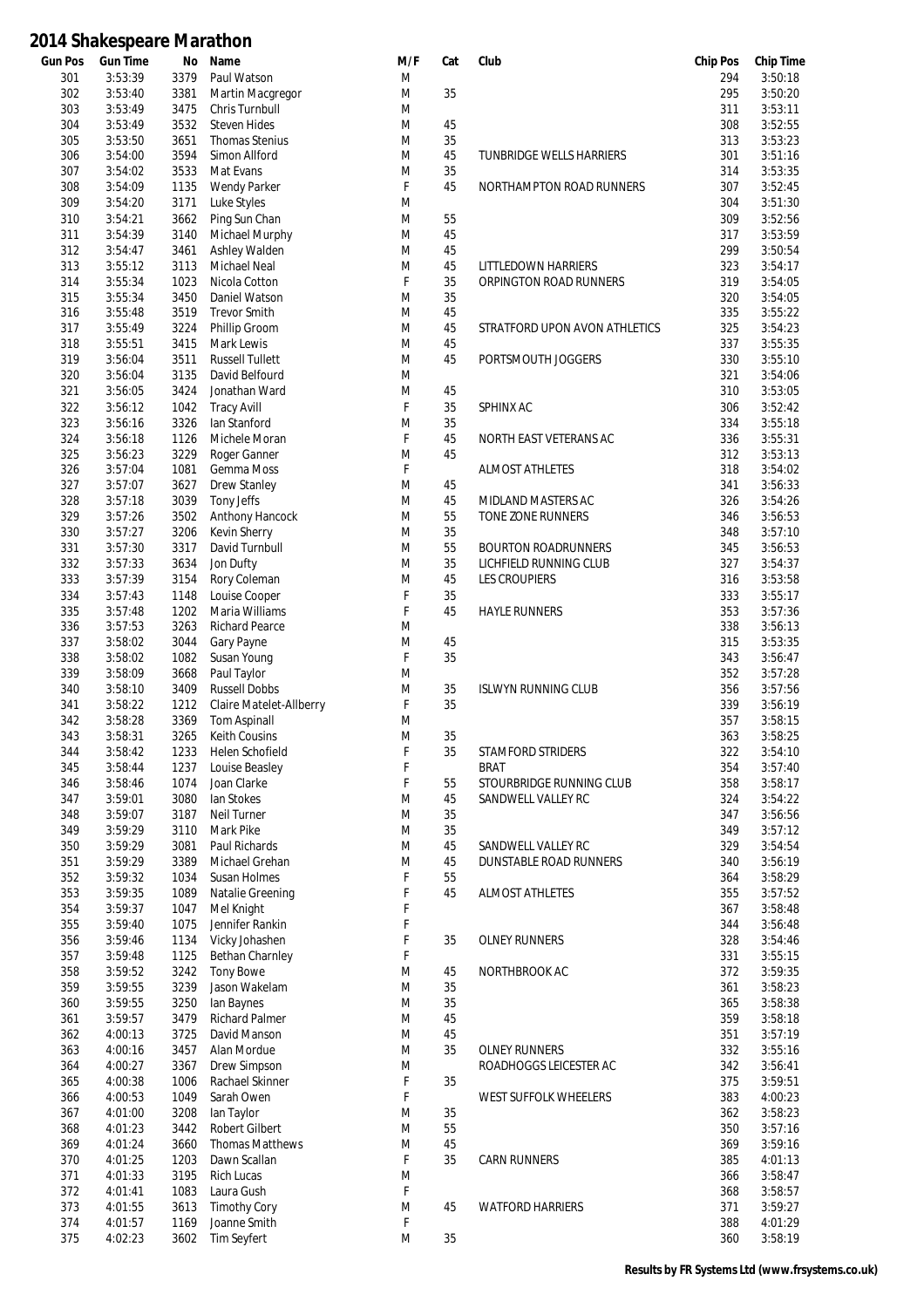| <b>Gun Pos</b> | <b>Gun Time</b> | No   | Name                   | M/F | Cat | Club                             | <b>Chip Pos</b> | <b>Chip Time</b> |
|----------------|-----------------|------|------------------------|-----|-----|----------------------------------|-----------------|------------------|
| 376            | 4:02:27         | 3473 | Kevin Elliot           | M   | 45  |                                  | 379             | 4:00:04          |
| 377            | 4:02:33         | 1072 | Jayne Bevan            | F   | 35  |                                  | 370             | 3:59:24          |
| 378            | 4:02:38         | 1118 | Wanda Macdonald        | F   | 45  | ST THERESAS AC                   | 374             | 3:59:50          |
| 379            | 4:02:46         | 8051 | Laurence Goldberg      | M   | 45  |                                  | 381             | 4:00:13          |
| 380            | 4:02:50         | 3675 | Clive Hearn            | M   | 35  |                                  | 395             | 4:02:15          |
| 381            | 4:02:54         | 3048 | <b>Kevin Pickett</b>   | M   | 55  |                                  | 380             | 4:00:09          |
| 382            | 4:02:59         | 3233 | Ed Cruttwell           | M   |     |                                  | 377             | 3:59:54          |
|                |                 |      |                        |     |     |                                  |                 |                  |
| 383            | 4:03:02         | 3426 | Simon Heale            | M   | 45  |                                  | 389             | 4:01:32          |
| 384            | 4:03:12         | 1102 | Kate Coombes           | F   |     |                                  | 382             | 4:00:21          |
| 385            | 4:03:13         | 1231 | Claire Harrison        | F   | 35  | <b>BOURTON ROADRUNNERS</b>       | 397             | 4:02:27          |
| 386            | 4:03:13         | 1090 | Susan Hunt             | F   | 45  | <b>BOURTON ROADRUNNERS</b>       | 398             | 4:02:28          |
| 387            | 4:03:27         | 3733 | Alan White             | M   | 45  | STUBBINGTON GREEN RUNNERS        | 391             | 4:02:03          |
| 388            | 4:03:35         | 3308 | Tom Parling            | M   |     | <b>ALMOST ATHLETES</b>           | 384             | 4:00:33          |
| 389            | 4:03:37         | 3617 | John Graham Parrott    | M   | 35  |                                  | 404             | 4:03:16          |
| 390            | 4:03:40         | 3071 | Malcolm Perry          | M   | 55  | TAMWORTH AC                      | 373             | 3:59:42          |
|                |                 |      |                        |     |     |                                  |                 |                  |
| 391            | 4:03:47         | 3440 | lan Watson             | M   | 55  |                                  | 387             | 4:01:17          |
| 392            | 4:03:50         | 3514 | lan Stott              | M   | 45  | <b>VICTORY AC</b>                | 401             | 4:02:51          |
| 393            | 4:03:56         | 3358 | Haydn Young            | M   | 35  |                                  | 386             | 4:01:15          |
| 394            | 4:04:19         | 3115 | Robin Pick             | M   | 35  |                                  | 406             | 4:04:04          |
| 395            | 4:04:30         | 3631 | <b>Nick Wilkins</b>    | M   | 35  | DROITWICH AC                     | 376             | 3:59:53          |
| 396            | 4:04:37         | 3525 | Richard Bodkin         | M   | 35  |                                  | 402             | 4:03:03          |
| 397            | 4:04:55         | 3016 | Stephen Mccann         | M   | 45  |                                  | 378             | 4:00:00          |
| 398            | 4:05:13         | 3011 | Joseph Brown           | M   |     |                                  | 409             | 4:04:48          |
|                |                 |      |                        |     |     |                                  |                 |                  |
| 399            | 4:05:14         | 1228 | Rachel Elder           | F   | 35  | <b>REDWAY RUNNERS</b>            | 394             | 4:02:05          |
| 400            | 4:05:25         | 3264 | Colin Lewis            | M   | 45  |                                  | 408             | 4:04:22          |
| 401            | 4:05:36         | 1107 | Elizabeth Robinson     | F   | 45  | <b>BARROW RUNNERS</b>            | 393             | 4:02:04          |
| 402            | 4:05:36         | 3354 | lan Robinson           | M   | 45  | <b>BARROW RUNNERS</b>            | 392             | 4:02:04          |
| 403            | 4:06:11         | 3164 | Paul Nicol             | M   | 35  |                                  | 396             | 4:02:24          |
| 404            | 4:06:13         | 3584 | Dino Furio             | M   | 45  |                                  | 390             | 4:01:33          |
| 405            | 4:06:24         | 1220 | Louise Baldwin         | F   | 35  |                                  | 405             | 4:03:42          |
| 406            | 4:06:49         | 1176 | Rebeca Hughes Davies   | F   |     |                                  | 399             | 4:02:35          |
|                |                 |      |                        |     |     |                                  |                 |                  |
| 407            | 4:06:56         | 1116 | Lesley Wilkins         | F   | 45  | <b>BEAUMONT RUNNING CLUB</b>     | 403             | 4:03:14          |
| 408            | 4:06:59         | 3167 | John Close             | M   | 45  | FETCH EVERYONE                   | 400             | 4:02:39          |
| 409            | 4:07:48         | 3238 | <b>Stuart Green</b>    | M   | 45  |                                  | 407             | 4:04:04          |
| 410            | 4:07:53         | 1201 | Eva Kolivoskova-Martin | F   | 35  |                                  | 411             | 4:05:16          |
| 411            | 4:08:00         | 3042 | Richard Donoghue       | M   | 35  | <b>BIRCHFIELD HARRIERS</b>       | 410             | 4:05:03          |
| 412            | 4:08:15         | 3371 | <b>Martin Yeomans</b>  | M   | 45  | <b>IVANHOE RUNNERS</b>           | 415             | 4:06:23          |
| 413            | 4:08:23         | 1167 | Kate Alexander         | F   | 35  | <b>READING JOGGERS</b>           | 422             | 4:07:33          |
| 414            | 4:08:37         | 1205 | <b>Trish Merrett</b>   | F   | 45  | <b>HAYLE RUNNERS</b>             | 426             | 4:08:25          |
| 415            | 4:09:24         | 3285 | <b>Stephen Denley</b>  | M   |     |                                  | 416             | 4:06:37          |
|                |                 |      |                        |     |     |                                  |                 |                  |
| 416            | 4:09:36         | 1115 | Victoria Sutton        | F   |     | LEICESTER ROADHOGGS              | 414             | 4:05:50          |
| 417            | 4:09:38         | 3553 | Mark Thompson          | M   | 45  | SLINN ALLSTARS                   | 412             | 4:05:29          |
| 418            | 4:09:41         | 3198 | Paul Harris            | M   | 45  |                                  | 425             | 4:08:07          |
| 419            | 4:09:44         | 3000 | Adrian Poolton         | M   | 45  |                                  | 427             | 4:08:34          |
| 420            | 4:09:50         | 1028 | Sarah Wright           | F   | 45  | <b>BITTON ROAD RUNNERS</b>       | 419             | 4:07:04          |
| 421            | 4:09:50         | 1029 | Kate Spalding          | F   | 45  |                                  | 420             | 4:07:04          |
| 422            | 4:09:51         | 3588 | Justin Goad            | M   | 45  |                                  | 436             | 4:09:41          |
| 423            | 4:09:54         | 1209 | Rebecca Porter         | F   |     |                                  | 413             | 4:05:31          |
| 424            | 4:10:00         | 3023 | <b>Gerald Paris</b>    | M   | 45  |                                  | 424             | 4:08:04          |
|                |                 |      |                        |     |     |                                  |                 |                  |
| 425            | 4:10:06         | 1054 | Donna Bristoll         | F   |     |                                  | 428             | 4:08:35          |
| 426            | 4:10:22         | 1086 | Lynne Challinor        | F   | 45  |                                  | 432             | 4:08:59          |
| 427            | 4:10:42         | 3599 | <b>Andrew Moore</b>    | M   | 55  | <b>HAYLE RUNNERS</b>             | 443             | 4:10:30          |
| 428            | 4:10:48         | 1095 | Nicky Buckland         | F   | 45  |                                  | 442             | 4:10:08          |
| 429            | 4:10:49         | 3407 | Karl Johnson           | M   |     | <b>BUCKINGHAM &amp; STOWE RC</b> | 429             | 4:08:38          |
| 430            | 4:10:52         | 3396 | Patrick Hannon         | M   | 65  |                                  | 438             | 4:09:48          |
| 431            | 4:10:59         | 1211 | Bethany Littleford     | F   |     |                                  | 431             | 4:08:49          |
| 432            | 4:11:09         | 1156 | Elena Ward             | F   |     |                                  | 418             | 4:06:51          |
|                |                 |      |                        |     |     |                                  |                 |                  |
| 433            | 4:11:26         | 3524 | lan Sullivan           | M   | 45  |                                  | 430             | 4:08:41          |
| 434            | 4:11:29         | 3295 | Jack Noble             | M   |     |                                  | 421             | 4:07:14          |
| 435            | 4:11:45         | 3670 | Steve Roode            | M   | 45  | MALVERN JOGGERS                  | 417             | 4:06:43          |
| 436            | 4:11:54         | 3682 | Peter O'malley         | M   | 45  |                                  | 433             | 4:09:02          |
| 437            | 4:11:54         | 3711 | Simon Brown            | M   |     |                                  | 439             | 4:10:00          |
| 438            | 4:11:57         | 3347 | <b>Steven Turner</b>   | M   | 35  |                                  | 423             | 4:07:39          |
| 439            | 4:12:00         | 3704 | <b>Andrew Coveney</b>  | M   | 45  |                                  | 434             | 4:09:34          |
| 440            | 4:12:05         | 1164 | Faye Trickett          | F   | 35  |                                  | 449             | 4:11:25          |
|                |                 |      |                        |     |     |                                  |                 |                  |
| 441            | 4:12:12         | 3456 | Owen Jones             | M   | 45  |                                  | 435             | 4:09:39          |
| 442            | 4:12:47         | 3518 | Simon Brown            | M   | 45  |                                  | 445             | 4:10:58          |
| 443            | 4:13:01         | 3059 | Andrew John Thompson   | M   | 35  |                                  | 437             | 4:09:47          |
| 444            | 4:13:15         | 3298 | Eric Foster            | M   | 55  |                                  | 458             | 4:12:52          |
| 445            | 4:13:50         | 3592 | Chris Sutton           | M   | 45  |                                  | 440             | 4:10:01          |
| 446            | 4:14:04         | 3654 | Ingmar Schneider       | M   | 45  | <b>BERLIN RUNNERS</b>            | 456             | 4:12:44          |
| 447            | 4:14:09         | 3570 | Lawrence Wilkinson     | M   | 35  |                                  | 446             | 4:10:59          |
|                |                 |      |                        |     |     |                                  |                 |                  |
| 448            | 4:14:09         | 3574 | Andrew Hammond         | M   | 35  |                                  | 447             | 4:10:59          |
| 449            | 4:14:14         | 3092 | Andy Ewing             | M   | 45  |                                  | 453             | 4:12:24          |
| 450            | 4:14:14         | 3579 | Simon Marais           | M   |     |                                  | 469             | 4:14:04          |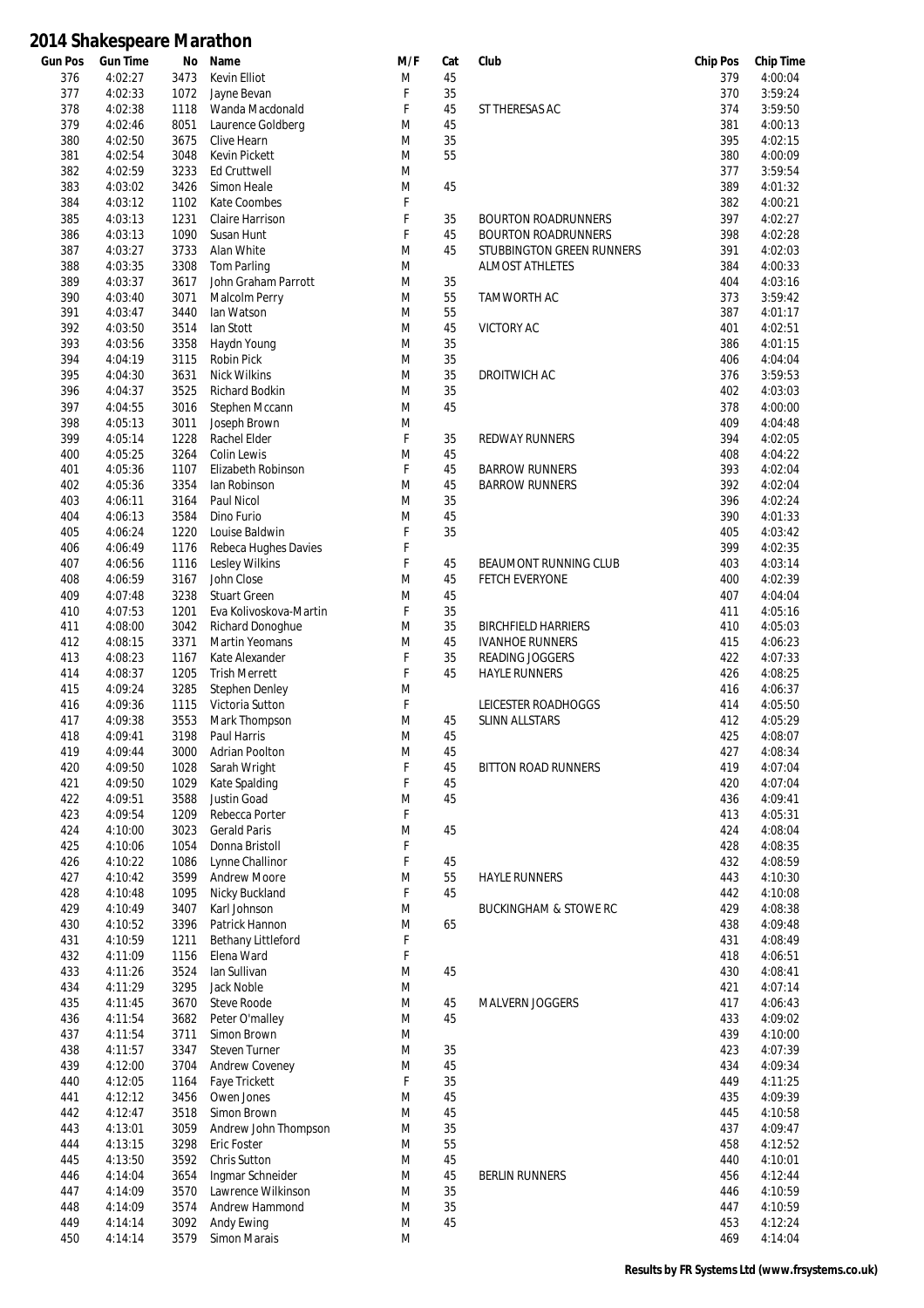| <b>Gun Pos</b> | <b>Gun Time</b> | No   | Name                    | M/F | Cat | Club                         | <b>Chip Pos</b> | <b>Chip Time</b> |
|----------------|-----------------|------|-------------------------|-----|-----|------------------------------|-----------------|------------------|
| 451            | 4:14:21         | 1132 | Emma Murphy             | F   | 35  | WELLINGBOROUGH & DISTRICT AC | 450             | 4:11:42          |
| 452            | 4:14:31         | 3223 | Nicholas Dufton         | M   | 35  |                              | 474             | 4:14:13          |
| 453            | 4:14:31         | 1046 | Michelle Hutton         | F   | 35  |                              | 448             | 4:11:00          |
| 454            | 4:14:36         | 3146 | David Sheppard          | M   | 35  |                              | 455             | 4:12:35          |
| 455            | 4:14:47         | 1192 | Petra Wagenblast        | F   | 35  | STUBBINGTON GREEN RUNNERS    | 473             | 4:14:13          |
|                |                 | 1026 |                         | F   | 35  |                              | 444             | 4:10:33          |
| 456            | 4:14:50         |      | Louise Palmer           |     |     |                              |                 |                  |
| 457            | 4:14:51         | 3462 | Paul Dursley            | M   | 55  | LLISWERRY RUNNERS            | 461             | 4:13:13          |
| 458            | 4:14:51         | 3557 | Rory Gilmour            | M   | 55  | STRATHAVEN STRIDERS          | 441             | 4:10:03          |
| 459            | 4:14:56         | 3433 | Daniel Donovan          | M   |     |                              | 471             | 4:14:08          |
| 460            | 4:15:00         | 1065 | Sonja Laing             | F   | 35  | PEYYS WOOD RUNNERS           | 465             | 4:13:56          |
| 461            | 4:15:04         | 3260 | Rob Laing               | M   | 45  | PETTS WOOD RUNNERS           | 466             | 4:14:00          |
| 462            | 4:15:09         | 3357 | David Clark             | M   | 45  |                              | 452             | 4:12:04          |
|                |                 |      |                         |     |     |                              |                 |                  |
| 463            | 4:15:11         | 1230 | Fiona Fisher            | F   | 35  | RUGBY AND NORTHAMPTON AC     | 464             | 4:13:46          |
| 464            | 4:15:16         | 3509 | David Baker             | M   |     |                              | 463             | 4:13:40          |
| 465            | 4:15:21         | 3316 | <b>Bradley Coates</b>   | M   | 35  |                              | 451             | 4:12:01          |
| 466            | 4:15:28         | 1161 | Jessica Davidson        | F   |     |                              | 468             | 4:14:03          |
| 467            | 4:15:40         | 3501 | <b>Trevor Kettle</b>    | M   | 45  | <b>FAREHAM CRUSADERS</b>     | 475             | 4:14:15          |
| 468            | 4:16:09         | 3736 | Paul Barrell            | M   | 35  |                              | 481             | 4:14:46          |
|                | 4:16:30         | 3373 | Jon Heap                | M   | 35  |                              | 470             | 4:14:08          |
| 469            |                 |      |                         |     |     | ROAD HOGGS LEICESTER         |                 |                  |
| 470            | 4:16:56         | 3197 | John Slinn              | M   | 55  | <b>ROAD RUNNERS CLUB</b>     | 491             | 4:16:49          |
| 471            | 4:17:02         | 3454 | Alastair Wyldes         | M   |     |                              | 462             | 4:13:32          |
| 472            | 4:17:02         | 3703 | Michael Imeson          | M   | 55  | <b>CHELTENHAM HARRIERS</b>   | 454             | 4:12:35          |
| 473            | 4:17:24         | 3157 | Gary Dixon              | M   | 45  |                              | 492             | 4:17:15          |
| 474            | 4:17:36         | 3322 | Matt Murgatroyd         | M   | 35  |                              | 484             | 4:15:12          |
| 475            | 4:17:46         | 1210 | Kerry Hilton            | F   |     |                              | 459             | 4:12:57          |
|                |                 |      |                         |     |     |                              |                 |                  |
| 476            | 4:17:48         | 3056 | Raymond Field           | M   | 65  |                              | 457             | 4:12:50          |
| 477            | 4:17:53         | 3692 | Mike Howie              | M   |     | <b>WESTBURY HARRIERS</b>     | 483             | 4:15:02          |
| 478            | 4:17:57         | 3248 | John Worthington        | M   | 55  | <b>KENILWORTH RUNNERS</b>    | 494             | 4:17:27          |
| 479            | 4:18:03         | 1058 | Joanne Green            | F   | 35  |                              | 476             | 4:14:19          |
| 480            | 4:18:05         | 3012 | Daniel Storey           | M   |     |                              | 496             | 4:17:32          |
| 481            | 4:18:09         | 1085 | Alison Egan             | F   | 45  |                              | 489             | 4:16:45          |
| 482            | 4:18:15         | 1122 | Sheila Rose             | F   | 45  | <b>UKNETRUNNERS</b>          | 460             | 4:13:05          |
|                |                 |      |                         |     |     |                              |                 |                  |
| 483            | 4:18:20         | 3693 | Llewellyn Boucher       | M   |     |                              | 487             | 4:16:13          |
| 484            | 4:18:21         | 3376 | Sean Tebbutt            | M   | 45  | <b>DESFORD STRIDERS</b>      | 495             | 4:17:32          |
| 485            | 4:18:22         | 3676 | Dan Walker              | M   |     |                              | 488             | 4:16:33          |
| 486            | 4:18:28         | 3540 | Nicola Papalini         | M   | 35  |                              | 477             | 4:14:32          |
| 487            | 4:18:32         | 1000 | Jucilene Filla          | F   |     |                              | 498             | 4:17:47          |
| 488            | 4:18:32         | 1174 | Louise Lenzi            | F   | 35  |                              | 479             | 4:14:36          |
| 489            | 4:18:33         | 3657 | Edoardo Micheli         | M   | 35  |                              | 480             | 4:14:38          |
|                |                 |      |                         |     |     |                              |                 |                  |
| 490            | 4:18:36         | 3550 | Stephen Ransome         | M   |     |                              | 501             | 4:18:17          |
| 491            | 4:18:53         | 3246 | Charanjit Soomal        | M   | 35  |                              | 472             | 4:14:11          |
| 492            | 4:18:54         | 3531 | Lee Allott              | M   | 45  |                              | 467             | 4:14:02          |
| 493            | 4:19:06         | 3600 | <b>Graham Merrett</b>   | M   | 55  | <b>HAYLE RUNNERS</b>         | 505             | 4:18:55          |
| 494            | 4:19:17         | 3302 | David Hart              | M   |     |                              | 485             | 4:15:23          |
| 495            | 4:19:28         | 3068 | Simeon Goode            | M   |     |                              | 478             | 4:14:34          |
| 496            | 4:19:42         | 1067 | Anna Butler             | F   |     |                              | 486             | 4:15:44          |
|                |                 |      |                         |     |     |                              |                 |                  |
| 497            | 4:19:44         | 3067 | Matthew Goode           | M   |     |                              | 482             | 4:14:49          |
| 498            | 4:19:44         | 3380 | James Hewson            | M   |     |                              | 490             | 4:16:46          |
| 499            | 4:20:03         | 3408 | Dean Chambers           | M   | 45  | 100 MARATHON CLUB            | 497             | 4:17:40          |
| 500            | 4:20:10         | 3562 | James White             | M   | 35  | <b>WESTBOURNE RC</b>         | 508             | 4:19:16          |
| 501            | 4:20:36         | 3659 | Petri Mannonen          | M   | 45  |                              | 509             | 4:20:08          |
| 502            | 4:20:36         | 3648 | Ilkka Myllylä           | M   | 45  |                              | 510             | 4:20:09          |
| 503            | 4:20:43         | 1030 | Julie Boynes            | F   | 45  | <b>HOGWEED TROTTERS</b>      | 502             | 4:18:27          |
|                | 4:20:44         |      |                         | F   |     |                              |                 |                  |
| 504            |                 | 1071 | Luan Wall               |     | 35  |                              | 511             | 4:20:18          |
| 505            | 4:20:51         | 3096 | Joe Thackway            | M   | 45  |                              | 503             | 4:18:29          |
| 506            | 4:20:54         | 3051 | Chris Whittingham       | M   |     |                              | 499             | 4:17:55          |
| 507            | 4:21:02         | 3047 | Matthew Robinson        | M   | 45  |                              | 493             | 4:17:23          |
| 508            | 4:21:10         | 3343 | Jakobus Nel             | M   |     |                              | 516             | 4:21:00          |
| 509            | 4:21:16         | 1084 | Abby Ord                | F   | 35  |                              | 507             | 4:19:15          |
| 510            | 4:21:21         | 3583 | Andy Galbraith          | M   | 65  | SHROPSHIRE SHUFFLERS         | 506             | 4:19:06          |
|                |                 |      |                         |     |     |                              |                 |                  |
| 511            | 4:21:36         | 3217 | <b>Brian Ferries</b>    | M   |     | <b>WARWICKSHIRE POLICE</b>   | 500             | 4:18:08          |
| 512            | 4:21:52         | 1048 | <b>Tamsin Armstrong</b> | F   | 35  |                              | 518             | 4:21:05          |
| 513            | 4:22:04         | 1131 | Justine Verwey          | F   | 45  | SILSON JOGGERS AC            | 524             | 4:21:41          |
| 514            | 4:22:36         | 3314 | Michael Beevor          | M   |     |                              | 514             | 4:20:36          |
| 515            | 4:22:57         | 3161 | Paul Bridges            | M   |     | SPRINGFIELD STRIDERS RC      | 530             | 4:22:40          |
| 516            | 4:23:01         | 3199 | Rob Sabin               | M   | 35  |                              | 520             | 4:21:08          |
| 517            | 4:23:04         | 3678 | Darren Woodward         | M   | 35  | LEAMINGTON C&AC              | 531             | 4:22:51          |
| 518            | 4:23:04         | 3255 |                         | M   | 35  | <b>CONGLETON HARRIERS</b>    | 504             | 4:18:33          |
|                |                 |      | Matt Plummer            |     |     |                              |                 |                  |
| 519            | 4:23:06         | 1105 | Kirsty Gapp             | F   | 35  |                              | 523             | 4:21:30          |
| 520            | 4:23:15         | 3104 | Christian Hill          | M   | 35  |                              | 519             | 4:21:08          |
| 521            | 4:23:15         | 3411 | Gareth Hay              | M   | 35  |                              | 513             | 4:20:19          |
| 522            | 4:23:33         | 1146 | Joanne Hawkins          | F   | 35  |                              | 515             | 4:20:43          |
| 523            | 4:23:44         | 3125 | Neil Roff               | M   | 35  | THORNBURY AC                 | 526             | 4:21:56          |
| 524            | 4:23:49         | 3342 | Chris Johns             | M   | 55  | <b>IPSWICH JAFFA</b>         | 517             | 4:21:02          |
| 525            | 4:24:18         | 1057 | Sharon Halleron-Kerr    | F   | 35  |                              | 528             | 4:22:26          |
|                |                 |      |                         |     |     |                              |                 |                  |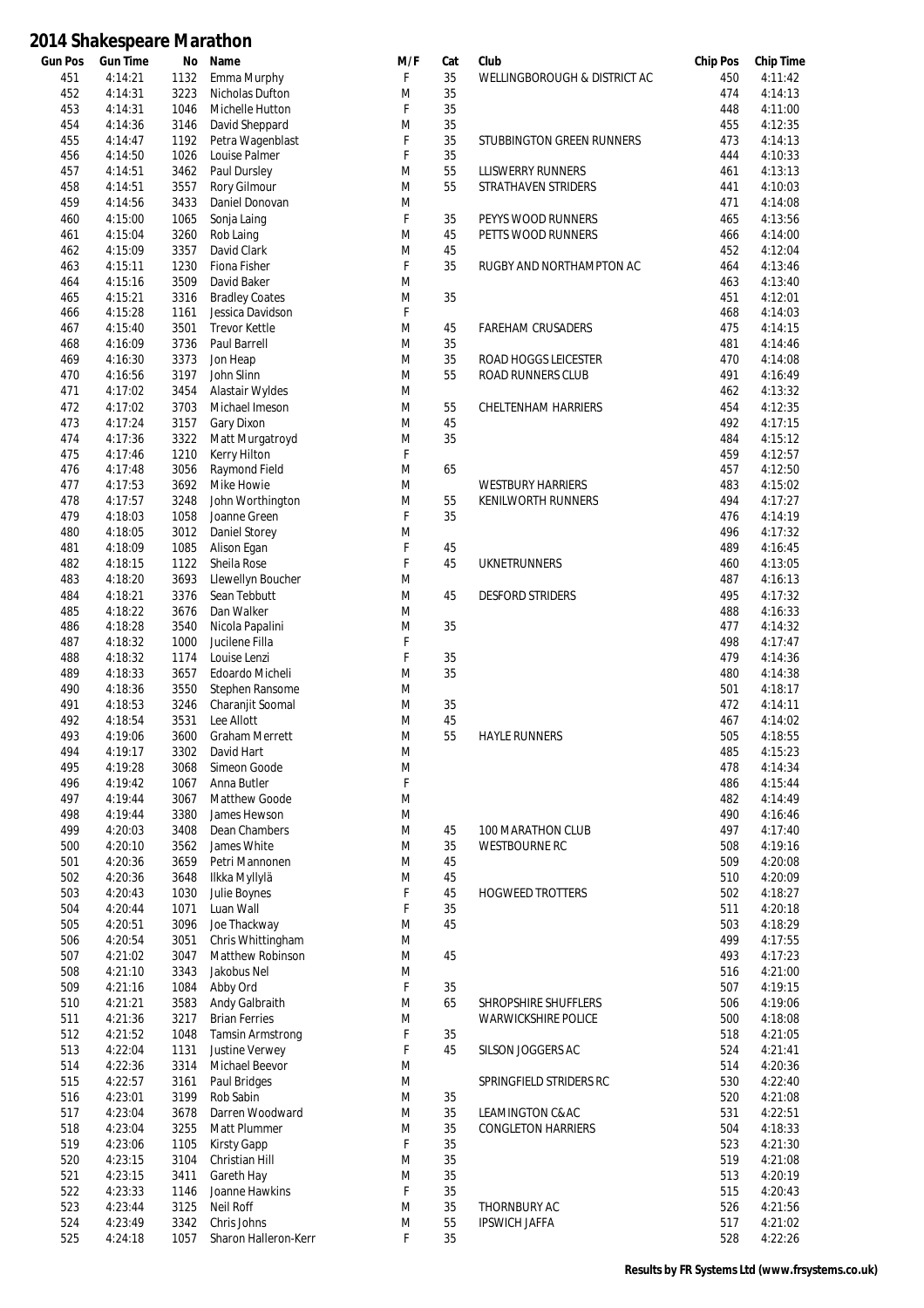| <b>Gun Pos</b> | <b>Gun Time</b> | No   | Name                     | M/F | Cat | Club                          | <b>Chip Pos</b> | <b>Chip Time</b> |
|----------------|-----------------|------|--------------------------|-----|-----|-------------------------------|-----------------|------------------|
| 526            | 4:24:25         | 3292 | <b>Ben Ellis</b>         | M   |     |                               | 522             | 4:21:26          |
| 527            | 4:24:30         | 1158 | Louise Riches            | F   |     | <b>FAREHAM CRUSADERS</b>      | 532             | 4:23:04          |
| 528            | 4:24:30         | 1157 | <b>Helen Clarke</b>      | F   | 35  | VICTORY AC                    | 534             | 4:23:32          |
| 529            | 4:24:33         | 1092 | Julia Kelly              | F   | 45  | <b>BOURTON ROADRUNNERS</b>    | 512             | 4:20:18          |
| 530            | 4:24:35         | 3638 | Mark Smith               | M   | 35  |                               | 533             | 4:23:07          |
| 531            | 4:25:14         | 3529 | <b>Brad Walkhouse</b>    | M   | 35  |                               | 536             | 4:23:37          |
| 532            | 4:25:55         | 3418 | Dushenran Naidoo         | M   | 35  |                               | 529             | 4:22:35          |
| 533            | 4:26:03         | 3160 | <b>Robert Davies</b>     | M   | 55  | <b>BUCKLEY RUNNERS</b>        | 525             | 4:21:48          |
| 534            | 4:26:23         | 3293 | Eugene Doris             | M   |     |                               | 521             | 4:21:25          |
| 535            | 4:26:27         | 3398 | Jacob O'brien            | M   |     |                               | 539             | 4:24:54          |
| 536            | 4:26:32         | 1015 | Joanna Wright            | F   | 35  |                               | 538             | 4:23:51          |
| 537            | 4:26:32         | 1014 | Juliet Mian              | F   | 35  |                               | 537             | 4:23:51          |
| 538            | 4:26:35         | 3272 | William Mitchell         | M   | 65  | ASHBOURNE RUNNING CLUB        | 544             | 4:26:05          |
| 539            | 4:26:44         | 1142 | Lena Song                | F   |     |                               | 527             | 4:22:18          |
| 540            | 4:27:42         | 3289 | Mike Essom               | M   | 45  |                               | 535             | 4:23:32          |
| 541            | 4:28:19         | 3338 | lain Bennett-Hobbs       | M   | 45  |                               | 546             | 4:26:19          |
| 542            | 4:28:24         | 3231 | Laurence Dingley         | M   | 45  |                               | 549             | 4:26:34          |
| 543            | 4:28:44         | 3103 | Simon Ellison            | M   | 35  | <b>BRAT</b>                   | 550             | 4:26:37          |
| 544            | 4:28:45         | 3074 | Robert Donovan           | M   | 65  | PEEL ROAD RUNNERS             | 540             | 4:25:58          |
| 545            | 4:29:00         | 3076 | Mark Coggan              | M   | 35  |                               | 541             | 4:26:03          |
| 546            | 4:29:00         | 1061 | Pamela Grimwade          | F   | 35  |                               | 542             | 4:26:03          |
| 547            | 4:29:41         | 3212 | Jonathan Kingston        | M   | 55  | <b>MASSEY FERGUSON RC</b>     | 561             | 4:28:55          |
| 548            | 4:29:42         | 3740 | <b>Brian Gabriel</b>     | M   | 45  |                               | 554             | 4:27:23          |
| 549            | 4:29:47         | 3003 | <b>Andrew Humphries</b>  | M   |     |                               | 564             | 4:29:29          |
| 550            | 4:29:59         | 3275 | <b>Andrew Reynolds</b>   | M   |     |                               | 548             | 4:26:30          |
| 551            | 4:30:00         | 1153 | Lyndsey Caldwell         | F   | 35  |                               | 553             | 4:27:19          |
| 552            | 4:30:17         | 3304 | Felix Loy                | M   | 45  |                               | 566             | 4:29:32          |
| 553            | 4:30:17         | 3684 | Justin Johns             | M   |     |                               | 555             | 4:27:48          |
| 554            | 4:30:25         | 3649 | Kevin Iles               | M   | 35  |                               | 572             | 4:30:08          |
| 555            | 4:30:25         | 1216 | Anita Iles               | F   |     |                               | 573             | 4:30:09          |
| 556            | 4:30:46         | 3739 | Derek Austin             | M   | 55  |                               | 565             | 4:29:32          |
| 557            | 4:30:48         | 3101 | lan Morgan               | M   | 35  | ROAD RUNNERS CLUB             | 558             | 4:28:40          |
| 558            | 4:31:00         | 1114 | <b>Ashley Simpson</b>    | F   |     | ROADHOGGS LEICESTER AC        | 552             | 4:27:12          |
| 559            | 4:31:02         | 3215 | Nigel Chidgey            | M   | 45  |                               | 543             | 4:26:04          |
| 560            | 4:31:02         | 3216 | William Ayres            | M   | 55  |                               | 545             | 4:26:05          |
| 561            | 4:31:17         | 3131 | <b>Edward Fraser</b>     | M   | 35  |                               | 547             | 4:26:21          |
| 562            | 4:31:40         | 1101 | Sasha Chilvers           | F   |     |                               | 569             | 4:30:00          |
| 563            | 4:31:42         | 1121 | <b>Julie Parkes</b>      | F   | 45  |                               | 551             | 4:27:02          |
| 564            | 4:31:49         | 1130 | Hayley Wilson            | F   |     |                               | 577             | 4:31:01          |
| 565            | 4:31:49         | 3446 | Leigh Carr               | M   | 35  |                               | 576             | 4:31:01          |
| 566            | 4:31:49         | 3311 | Jack Goodwin             | M   |     |                               | 557             | 4:28:32          |
| 567            | 4:32:06         | 3267 | Stephen Fowler           | M   | 55  | SOUTH DERBYSHIRE ROAD RUNNERS | 568             | 4:29:58          |
| 568            | 4:32:06         | 3201 | Robert Nash              | M   | 35  | <b>SPA STRIDERS</b>           | 579             | 4:31:16          |
| 569            | 4:32:21         | 3120 | David Whybrow            | M   |     |                               | 556             | 4:28:04          |
| 570            | 4:32:26         | 3108 | David Bagshaw            | M   | 35  | AVON VALLEY RUNNERS           | 567             | 4:29:42          |
| 571            | 4:32:37         | 3712 | Paul Cole                | M   | 55  | <b>BRAT</b>                   | 591             | 4:32:10          |
| 572            | 4:32:38         | 1041 | Caroline Carroll         | F   | 35  |                               | 560             | 4:28:52          |
| 573            | 4:32:43         | 3124 | Lee Masters              | M   | 35  | <b>HOGWEED TROTTERS</b>       | 585             | 4:31:41          |
| 574            | 4:32:45         | 3032 | Evgeny Lipatov           | M   |     |                               | 559             | 4:28:48          |
| 575            | 4:32:49         | 3576 | <b>Richard White</b>     | M   |     |                               | 578             | 4:31:12          |
| 576            | 4:32:52         | 1080 | Mary Villanueva          | F   | 35  |                               | 581             | 4:31:32          |
| 577            | 4:32:57         | 1059 | Melissa Walkey           | F   | 45  |                               | 575             | 4:30:53          |
| 578            | 4:33:18         | 1096 | Louise Goodman           | F   | 35  |                               | 590             | 4:32:07          |
| 579            | 4:33:22         | 1172 | Linda Keelan             | F   | 45  |                               | 563             | 4:29:10          |
| 580            | 4:33:23         | 1188 | Anna Ransome             | F   |     |                               | 597             | 4:33:05          |
| 581            | 4:33:29         | 1052 | Nicola Hancox            | F   | 45  |                               | 562             | 4:29:03          |
| 582            | 4:33:38         | 1017 | Susanna Crichton         | F   | 45  |                               | 571             | 4:30:07          |
| 583            | 4:33:45         | 3667 | Kenneth Evans            | M   | 55  |                               | 574             | 4:30:22          |
| 584            | 4:34:05         | 1060 | Rebecca Winters          | F   |     |                               | 596             | 4:32:34          |
| 585            | 4:34:19         | 1138 | Jan Keelan               | F   | 45  |                               | 570             | 4:30:07          |
| 586            | 4:34:30         | 3467 | Paul Banks               | M   |     |                               | 580             | 4:31:31          |
| 587            | 4:34:33         | 1183 | Elaine Devine            | F   | 55  | STOCKPORT HARRIERS            | 594             | 4:32:22          |
| 588            | 4:34:33         | 1180 | Nina Green               | F   | 45  | STOCKPORT HARRIERS            | 593             | 4:32:22          |
| 589            | 4:35:13         | 3070 | <b>Farrell Dolan</b>     | M   | 35  |                               | 600             | 4:33:44          |
| 590            | 4:35:18         | 3196 | David Jones              | M   | 35  |                               | 598             | 4:33:25          |
| 591            | 4:35:29         | 3681 | Mark Wotton              | M   | 45  | TEIGNBRIDGE TROTTERS          | 599             | 4:33:40          |
| 592            | 4:35:45         | 1236 | <b>Charlotte Winton</b>  | F   | 35  | NEWBURY AC                    | 592             | 4:32:14          |
| 593            | 4:35:46         | 3356 | Simon Williams           | M   | 45  |                               | 582             | 4:31:38          |
| 594            | 4:35:46         | 3353 | Dan Trasler              | M   |     |                               | 583             | 4:31:40          |
| 595            | 4:35:47         | 3355 | Simon Proctor            | M   | 45  |                               | 584             | 4:31:41          |
| 596            | 4:36:00         | 1187 | Donna Richards           | F   | 45  | SOUTH LONDON HARRIERS         | 586             | 4:31:58          |
| 597            | 4:36:15         | 3176 | Christopher Foxall       | M   | 35  | SPHINX AC                     | 603             | 4:34:59          |
| 598            | 4:36:22         | 3337 | Robert Galpin            | M   | 55  | <b>WYE VALLEY RUNNERS</b>     | 608             | 4:36:01          |
| 599            | 4:36:36         | 3193 | Janak Avtar Singh Thiara | M   | 45  |                               | 595             | 4:32:30          |
| 600            | 4:36:46         | 3430 | lan Fox                  | M   | 45  |                               | 587             | 4:32:04          |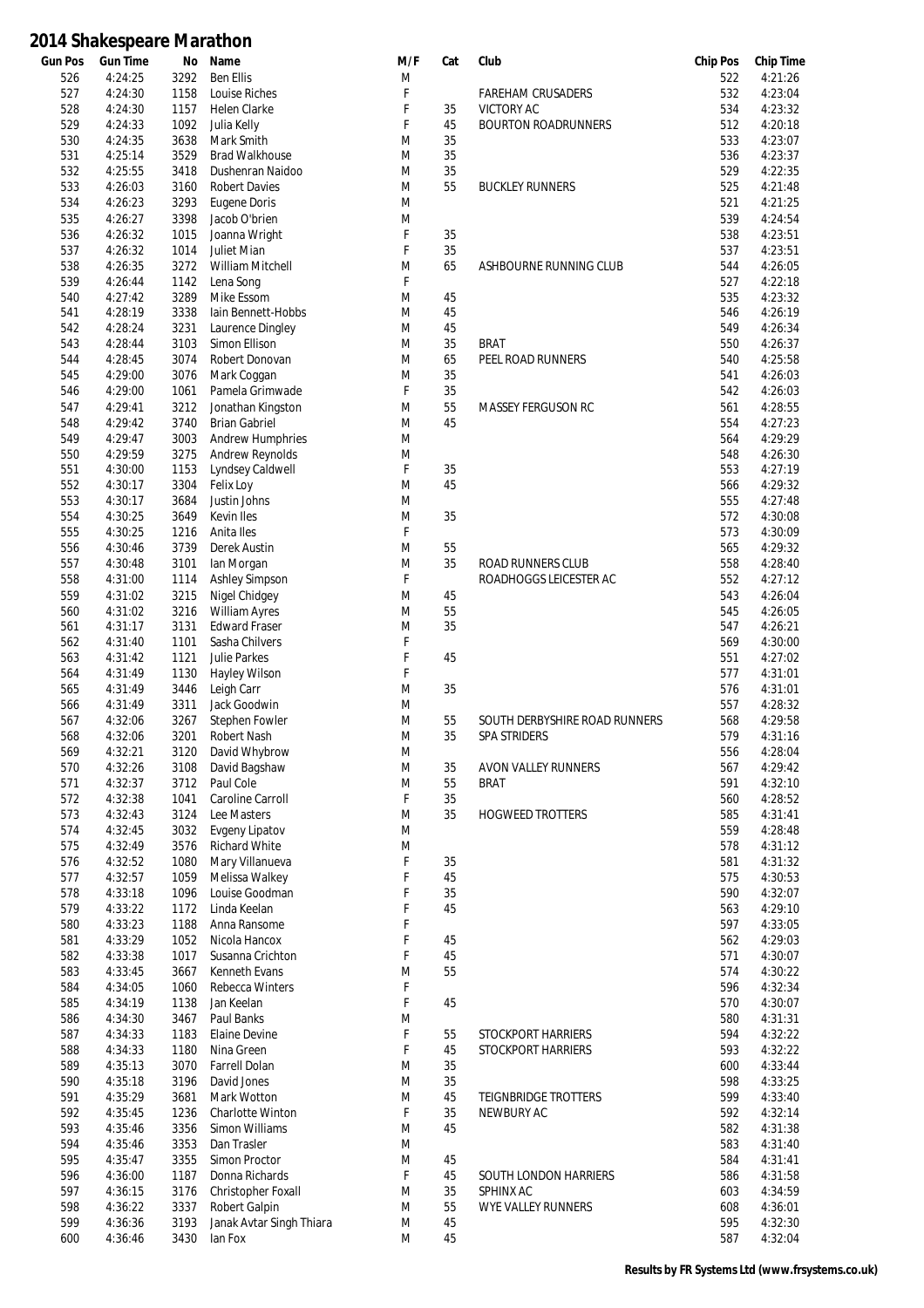| <b>Gun Pos</b> | <b>Gun Time</b>    | No           | Name                         | M/F    | Cat      | Club                                 | <b>Chip Pos</b> | <b>Chip Time</b>   |
|----------------|--------------------|--------------|------------------------------|--------|----------|--------------------------------------|-----------------|--------------------|
| 601            | 4:36:47            | 3429         | Richard Lee                  | M      | 35       |                                      | 588             | 4:32:05            |
| 602            | 4:37:06            | 3741         | Runner 3741                  | M      |          |                                      | 589             | 4:32:05            |
| 603            | 4:37:33            | 3544         | Mark Cheadle                 | M      | 35       | <b>FAIRLANDS VALLEY SPARTANS</b>     | 602             | 4:34:59            |
| 604            | 4:37:46            | 1136         | Helen Walden                 | F      | 35       |                                      | 601             | 4:33:52            |
| 605            | 4:37:52            | 3435         | Angus Filshie                | M      | 35       |                                      | 604             | 4:35:01            |
| 606            | 4:38:11            | 3002         | Hakeem Okoye                 | M      | 35       |                                      | 611             | 4:37:00            |
| 607            | 4:38:33            | 3506         | Michael Bulpitt              | M      | 45       |                                      | 609             | 4:36:05            |
| 608            | 4:38:54            | 3543         | <b>Garth Morris</b>          | M      | 45       | <b>WARE JOGGERS</b>                  | 619             | 4:38:28            |
| 609            | 4:38:55            | 1177         | <b>Helen Pringle</b>         | F      | 35       | <b>WARE JOGGERS</b>                  | 620             | 4:38:29            |
| 610            | 4:39:02            | 1113         | <b>Trudy Sharpe</b>          | F      | 35       | ROADHOGGS LEICESTER AC               | 605             | 4:35:12            |
| 611            | 4:39:43            | 1171         | Annette Williams             | F      | 45       |                                      | 606             | 4:35:31            |
| 612            | 4:39:52<br>4:40:40 | 3309         | Malc Smith                   | M      | 45       | <b>ALMOST ATHLETES</b>               | 616             | 4:38:08            |
| 613            |                    | 3105         | David King<br>Joanna Nowicka | M<br>F | 35<br>55 |                                      | 607<br>623      | 4:35:50            |
| 614<br>615     | 4:40:47<br>4:41:20 | 1217<br>3035 | Simon Fenton                 | M      | 35       | SANDWELL VALLEY RC                   | 610             | 4:39:02<br>4:36:43 |
| 616            | 4:41:23            | 1066         | Gabby Smith                  | F      |          | <b>IVANHOE RUNNERS</b>               | 617             | 4:38:24            |
| 617            | 4:42:22            | 3362         | Simon King                   | M      | 45       | HUNCOTE HARRIERS                     | 613             | 4:37:51            |
| 618            | 4:42:28            | 1214         | Jenny De'ath                 | F      | 45       |                                      | 612             | 4:37:40            |
| 619            | 4:42:32            | 3287         | lan Bytheway                 | M      | 35       |                                      | 618             | 4:38:27            |
| 620            | 4:42:37            | 3281         | Nicholas Cockburn            | M      |          |                                      | 621             | 4:38:32            |
| 621            | 4:42:37            | 3707         | Mark Woodall                 | M      | 35       | <b>COBRA RUNNING &amp; TRIATHLON</b> | 615             | 4:38:03            |
| 622            | 4:42:43            | 3671         | David Bytheway               | M      | 35       |                                      | 622             | 4:38:39            |
| 623            | 4:42:51            | 3672         | <b>Paul Nicholls</b>         | M      | 45       | SANDBACH STRIDERS                    | 614             | 4:37:53            |
| 624            | 4:43:04            | 3512         | Martin Cox                   | M      | 45       |                                      | 630             | 4:42:30            |
| 625            | 4:43:04            | 3259         | Paul Lowther                 | M      | 45       |                                      | 626             | 4:42:03            |
| 626            | 4:43:19            | 3318         | Marc Williams                | M      | 45       |                                      | 632             | 4:42:58            |
| 627            | 4:43:35            | 3037         | Paolo Francisco              | M      | 35       |                                      | 625             | 4:41:32            |
| 628            | 4:44:37            | 3410         | Dirk Wolvaardt               | M      | 45       | <b>BEDFORD HARRIERS</b>              | 624             | 4:40:05            |
| 629            | 4:45:08            | 1191         | Elizabeth Mitchell           | F      |          | STUBBINGTON GREEN RUNNERS            | 635             | 4:43:43            |
| 630            | 4:45:23            | 3180         | James Anderson               | M      | 45       |                                      | 627             | 4:42:13            |
| 631            | 4:45:54            | 3112         | Philip Grace                 | M      | 45       |                                      | 633             | 4:43:13            |
| 632            | 4:46:08            | 3286         | Tim Lloydlangston            | M      | 45       | STOURBRIDGE RUNNING CLUB             | 628             | 4:42:16            |
| 633            | 4:46:48            | 3147         | Samuel Clark                 | M      |          |                                      | 631             | 4:42:36            |
| 634            | 4:46:56            | 1050         | Fiona Caldwell               | F      |          |                                      | 629             | 4:42:22            |
| 635            | 4:47:01            | 1150         | Katlynn Galbraith            | F      |          |                                      | 645             | 4:46:30            |
| 636            | 4:47:14            | 3498         | Alan Ebbens                  | M      | 45       |                                      | 642             | 4:45:15            |
| 637            | 4:47:24            | 3300         | Jonathan Newman              | M      | 35       |                                      | 643             | 4:45:25            |
| 638            | 4:47:40            | 3490         | Graham Day                   | M      | 45       | <b>HEADINGTON ROAD RUNNERS</b>       | 637             | 4:44:28            |
| 639            | 4:47:42            | 3534         | Bo Helsing                   | M      | 45       |                                      | 639             | 4:45:10            |
| 640            | 4:47:47            | 3714         | Paul Cooper                  | M      | 35       | COLLINGWOOD AC                       | 638             | 4:44:39            |
| 641            | 4:47:57            | 3041         | <b>Steven Peters</b>         | M      |          |                                      | 644             | 4:45:44            |
| 642            | 4:48:17            | 3174         | Raphael Moore                | M      | 45       |                                      | 634             | 4:43:22            |
| 643            | 4:48:18            | 1091         | Lee Fuerst                   | F      | 35       |                                      | 647             | 4:46:59            |
| 644            | 4:48:44            | 1123         | Renette Wolvaardt            | F      | 45       | <b>BEDFORD HARRIERS</b>              | 636             | 4:44:11            |
| 645            | 4:48:58            | 1079         | April Young                  | F      | 35       |                                      | 651             | 4:47:39            |
| 646            | 4:49:40            | 1007         | Aurela Preibisz              | F      |          |                                      | 640             | 4:45:12            |
| 647            | 4:49:40            | 3064         | Adam Daktera                 | M      |          |                                      | 641             | 4:45:12            |
| 648            | 4:50:43            | 3033         | <b>Tim Mottishaw</b>         | M      | 35       |                                      | 646             | 4:46:46            |
| 649<br>650     | 4:50:48<br>4:50:58 | 3331<br>3618 | Peter Dyer<br>Alex Heuer     | M<br>M | 55<br>35 | MALVERN JOGGERS                      | 653<br>648      | 4:49:06<br>4:47:03 |
| 651            | 4:51:07            | 3221         | Jamie Howkins                | M      |          |                                      | 660             | 4:50:51            |
| 652            | 4:51:33            | 1010         | Rosie Thompso                | F      |          |                                      | 652             | 4:48:02            |
| 653            | 4:51:48            | 3507         | Paul Spooner                 | M      | 45       | <b>UKNETRUNNERS</b>                  | 658             | 4:50:49            |
| 654            | 4:51:55            | 3025         | Robert Tyler                 | M      | 55       |                                      | 654             | 4:49:51            |
| 655            | 4:51:57            | 3138         | Charlie Carslake             | M      |          |                                      | 649             | 4:47:29            |
| 656            | 4:51:58            | 1031         | Catrina Prince               | F      |          |                                      | 650             | 4:47:29            |
| 657            | 4:51:59            | 3674         | John Kew                     | M      | 55       | BRISROL AND DISTRICT A/C             | 665             | 4:51:59            |
| 658            | 4:52:23            | 1127         | Mui Imm Tan                  | F      | 45       |                                      | 662             | 4:51:32            |
| 659            | 4:52:29            | 3291         | Sam Dufton                   | M      |          |                                      | 659             | 4:50:49            |
| 660            | 4:52:34            | 3558         | <b>Richard Bailey</b>        | M      | 35       |                                      | 663             | 4:51:45            |
| 661            | 4:52:35            | 3560         | lain Burgess                 | M      | 45       |                                      | 664             | 4:51:46            |
| 662            | 4:52:37            | 1206         | Ana Pan Huertas              | F      | 35       | <b>HAYLE RUNNERS</b>                 | 666             | 4:51:59            |
| 663            | 4:52:50            | 1002         | Tamara Savage                | F      | 55       | ROYAL SUTTON COLDFIELD ATHLETIC      | 656             | 4:50:37            |
| 664            | 4:53:19            | 3621         | Howard Thompson              | M      | 45       |                                      | 661             | 4:51:05            |
| 665            | 4:54:06            | 3397         | David Guy                    | M      | 45       | <b>SWINTON RUNNING CLUB</b>          | 655             | 4:50:13            |
| 666            | 4:55:18            | 3695         | Surinder Singh Bhakar        | M      | 45       |                                      | 657             | 4:50:37            |
| 667            | 4:55:24            | 3062         | Patrick O' Leary             | M      | 45       |                                      | 670             | 4:54:20            |
| 668            | 4:55:31            | 1151         | Lucy Butler                  | F      |          |                                      | 673             | 4:55:00            |
| 669            | 4:55:53            | 1160         | Emma Hanson                  | F      | 45       | <b>FAREHAM CRUSADERS</b>             | 672             | 4:54:26            |
| 670            | 4:56:33            | 1094         | Carol Ann Plater             | F      | 45       | 100 MARATHON CLUB                    | 668             | 4:53:24            |
| 671            | 4:56:33            | 3225         | <b>Richard Breese</b>        | M      | 55       |                                      | 675             | 4:56:31            |
| 672            | 4:57:04            | 3563         | Shane Windsor                | M      |          |                                      | 667             | 4:53:14            |
| 673            | 4:58:38            | 1040         | Annie Broadbent              | F      | 45       | <b>JELLY LEGS</b>                    | 669             | 4:53:50            |
| 674            | 4:59:11            | 3029         | Jeremy Swanson               | M      | 45       |                                      | 680             | 4:58:19            |
| 675            | 4:59:15            | 3352         | <b>Brian Driver</b>          | M      | 45       |                                      | 671             | 4:54:25            |